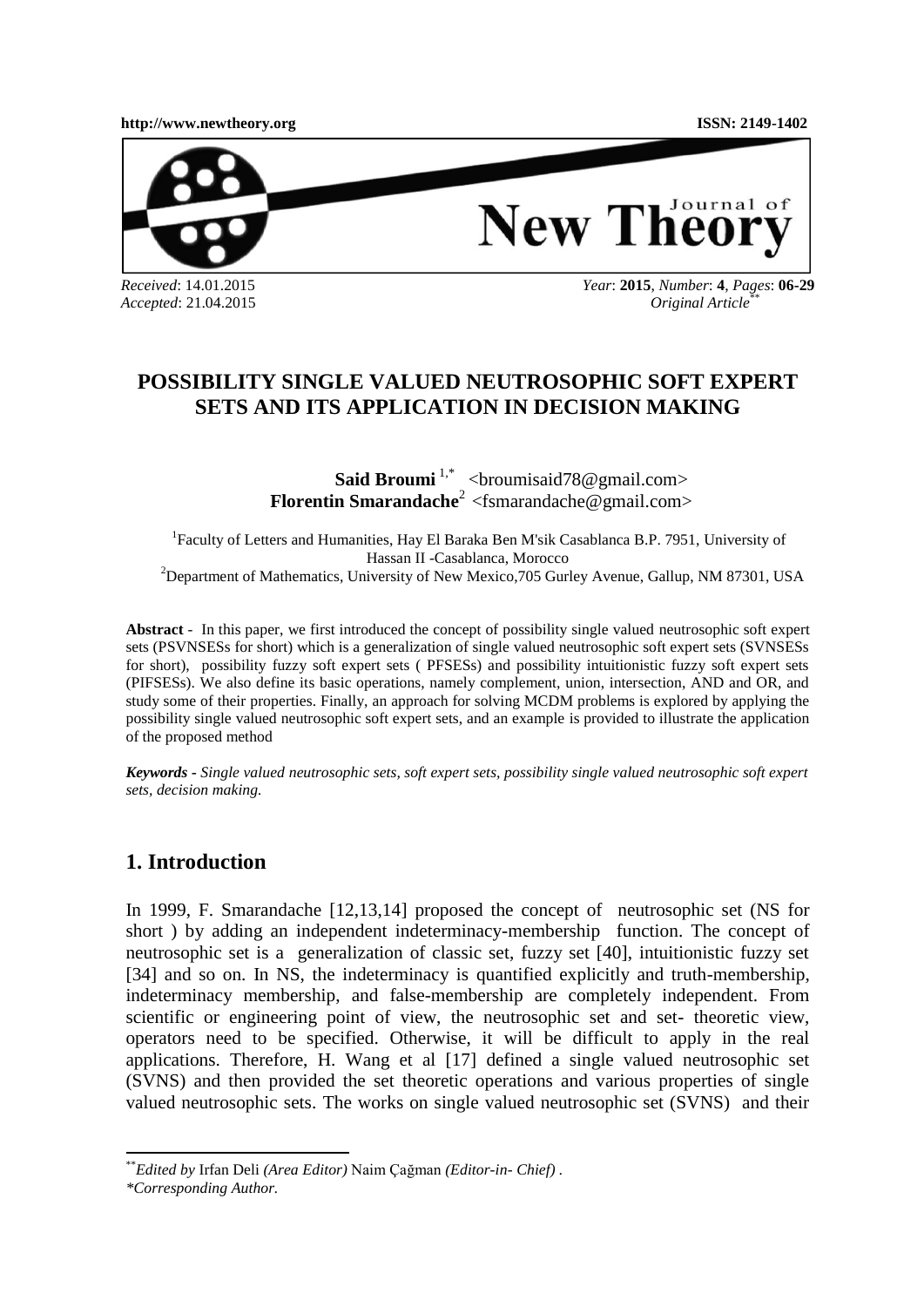hybrid structure in theories and application have been progressing rapidly (e.g, [3, 4, 5, 6, 7, 8, 9, 11, 25, 26, 27, 28, 29, 30, 31, 32, 33, 41, 60, 68, 69, 70, 73, 77, 80, 81, 82, 83, 86].

In the year 1999, Molodtsov a Russian researcher [10] firstly gave the soft set theory as a general mathematical tool for dealing with uncertainty and vagueness and how soft set theory is free from the parameterization inadequacy syndrome of fuzzy set theory, rough set theory, probability theory. A soft set is in fact a set-valued map which gives an approximation description of objects under consideration based on some parameters. Then, many interesting results of soft set theory have been studied on fuzzy soft sets [45, 47, 48, 53, 54], on intuitionistic fuzzy soft set theory [49, 50, 51, 55], on possibility fuzzy soft set [45, 63], on generalized fuzzy soft sets [58], on generalized intuitionistic fuzzy soft [39], on possibility intuitionistic fuzzy soft set [42], on possibility vague soft set [35] and so on. All these research aim to solve most of our real life problems in medical sciences, engineering, management, environment and social science which involve data that are not crisp and precise. Moreover all the models created will deal only with one expert .To redefine this one expert opinion, Alkhazaleh and Salleh in 2011 [63] defined the concept of soft expert set in which the user can know the opinion of all the experts in one model and give an application of this concept in decision making problem. Also, they introduced the concept of the fuzzy soft expert set [62] as a combination between the soft experts set and the fuzzy set. Therfore, Broumi and Smarandache [85] presented the concept of iintuitionstic fuzzy soft expert set, a more general concept, which combines intuitionstic fuzzy set and soft expert set and studied its application in decision making. Later on, many researchers have worked with the concept of soft expert sets and their hybrid structures [1, 2, 15, 16, 22, 36, 37, 44, 46]. But most of these concepts cannot deal with indeterminate and inconsistent information.

Combining neutrosophic set models with other mathematical models has attracted the attention of many researchers. Maji et al. presented the concept of neutrosophic soft set [57] which is based on a combination of the neutrosophic set and soft set models. Works on neutrosophic soft set theory are progressing rapidly. Based on [57], Maji [56] introduce the concept of weighted neutrosophic soft sets which is hybridization of soft sets and weighted parameter of neutrosophic soft sets. Also, Based on Çağman [48], Karaaslan [87] redefined neutrosophic soft sets and their operations. Various kinds of extended neutrosophic soft sets such as intuitionistic neutrosophic soft set [65, 67, 76], generalized neutrosophic soft set [59, 66], interval valued neutrosophic soft set [23], neutrosophic parameterized fuzzy soft set [72], Generalized interval valued neutrosophic soft sets [75], neutrosophic soft relation [ 20, 21], neutrosophic soft multiset theory [24] and cyclic fuzzy neutrosophic soft group [61] were presented. The combination of neutrosophic soft sets and rough set [74, 78, 79] is another interesting topic. In this paper, our objective is to generalize the concept of single valued neutrosophic soft expert sett. In our generalization of single valued neutrosophic soft expert set , a possibility of each element in the universe is attached with the parameterization of single valued neutrosophic sets while defining a single valued neutrosophic soft expert set The new model developed is called possibility single valued neutrosophic soft expert set (PSVNSES).

The paper is structured as follows. In Section 2, we first recall the necessary background on neutrosophic sets, single valued neutrosophic sets, soft set single valued neutrosophic soft sets, possibility single valued neutrosophic soft sets, single valued neutrosophic soft expert sets, soft expert sets, fuzzy soft expert sets, possibility fuzzy soft expert sets and possibility intutionistic fuzzy soft expert sets. Section 3 reviews various proposals for the definition of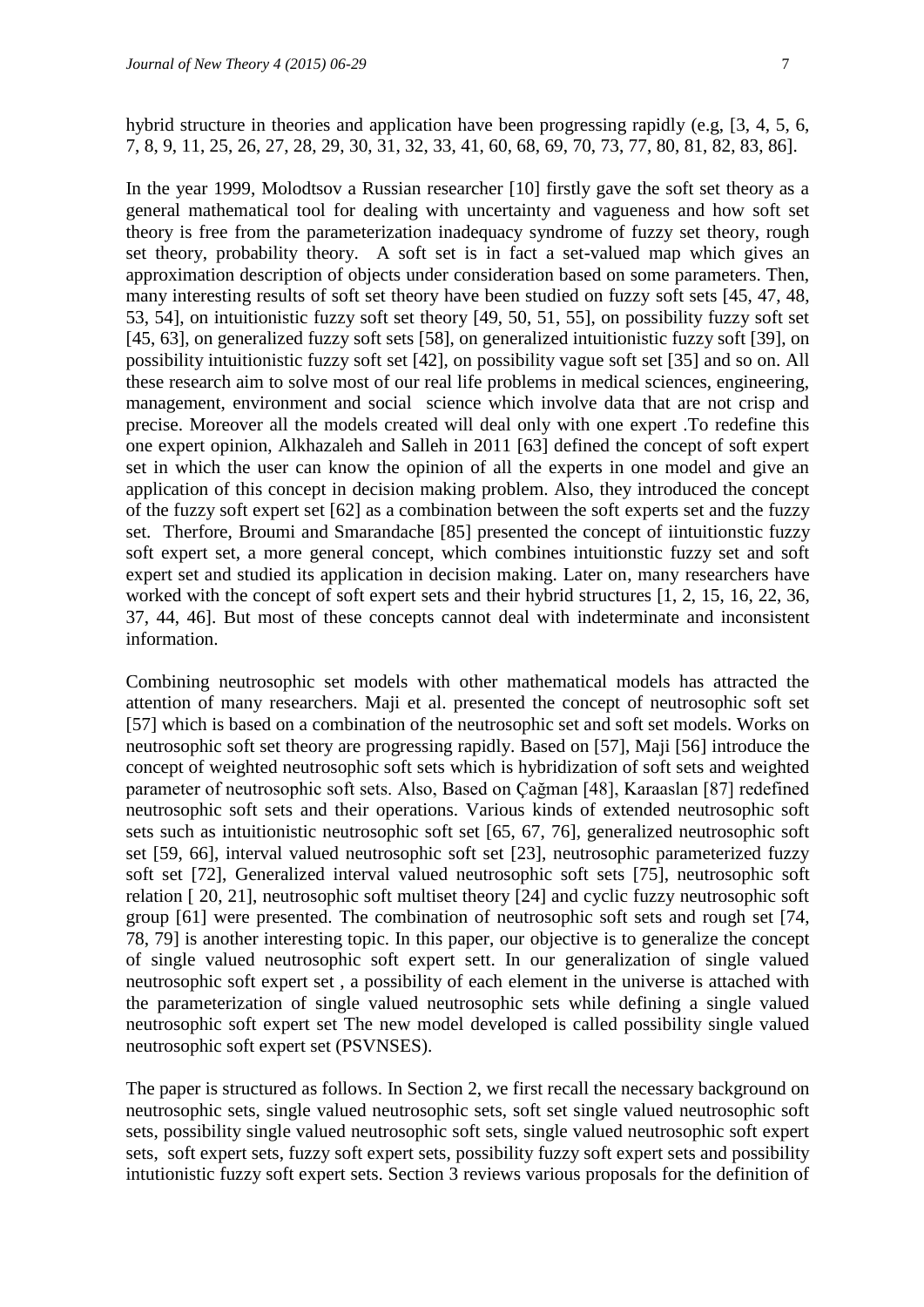possibility single valued neutrosophic soft expert sets and derive their respective properties. Section 4 presents basic operations on possibility single valued neutrosophic soft expert sets. Section 5 presents an application of this concept in solving a decision making problem. Finally, we conclude the paper.

### **2. Preliminaries**

In this section, we will briefly recall the basic concepts of neutrosophic sets, single valued neutrosophic sets, soft set single valued neutrosophic soft sets, possibility single valued neutrosophic soft sets, soft expert sets, fuzzy soft expert sets, possibility fuzzy soft expert sets and possibility intutionistic fuzzy soft expert sets

Let U be an initial universe set of objects and E the set of parameters in relation to objects in U. Parameters are often attributes, characteristics or properties of objects. Let  $P(U)$ denote the power set of U and  $A \subseteq E$ .

### **2.1 Neutrosophic Set**

**Definition 2.1** [13] Let U be an universe of discourse then the neutrosophic set A is an object having the form A = {< x:  $\mu_A(x)$ ,  $\nu_A(x)$ ,  $\omega_A(x)$ >,x ∈ U}, where the functions  $\mu_A(x)$ ,  $\nu_A(x)$ ,  $\omega_A(x)$ : U→]<sup>-</sup>0,1<sup>+</sup>[ define respectively the degree of membership, the degree of indeterminacy, and the degree of non-membership of the element  $x \in X$  to the set A with the condition.

$$
0 \leq sup \mu_A(x) + sup \nu_A(x) + sup \omega_A(x) \leq 3^+.
$$

From philosophical point of view, the neutrosophic set takes the value from real standard or non-standard subsets of  $]$ <sup>-</sup>0,1<sup>+</sup>[. So instead of  $]$ <sup>-0</sup>,1<sup>+</sup>[ we need to take the interval [0,1] for technical applications, because  $]$ <sup>-</sup> $0,1$ <sup>+</sup> $[$  will be difficult to apply in the real applications such as in scientific and engineering problems.

For two NS,

$$
A_{\rm NS}
$$
 = {\mu\_{\rm A}(x), \nu\_{\rm A}(x), \omega\_{\rm A}(x) > | x \in X }

and

$$
B_{NS}
$$
 = {\mu\_B(x), \nu\_B(x), \omega\_B(x) > | x \in X}

Then,

1.  $A_{\text{NS}} \subseteq B_{\text{NS}}$  if and only if

$$
\mu_A(x) \le \mu_B(x), \nu_A(x) \ge \nu_B(x), \omega_A(x) \ge \omega_B(x).
$$

2.  $A_{\text{NS}} = B_{\text{NS}}$  if and only if,

 $\mu_A(x) = \mu_B(x)$ ,  $\nu_A(x) = \nu_B(x)$ ,  $\omega_A(x) = \omega_B(x)$  for any  $x \in X$ .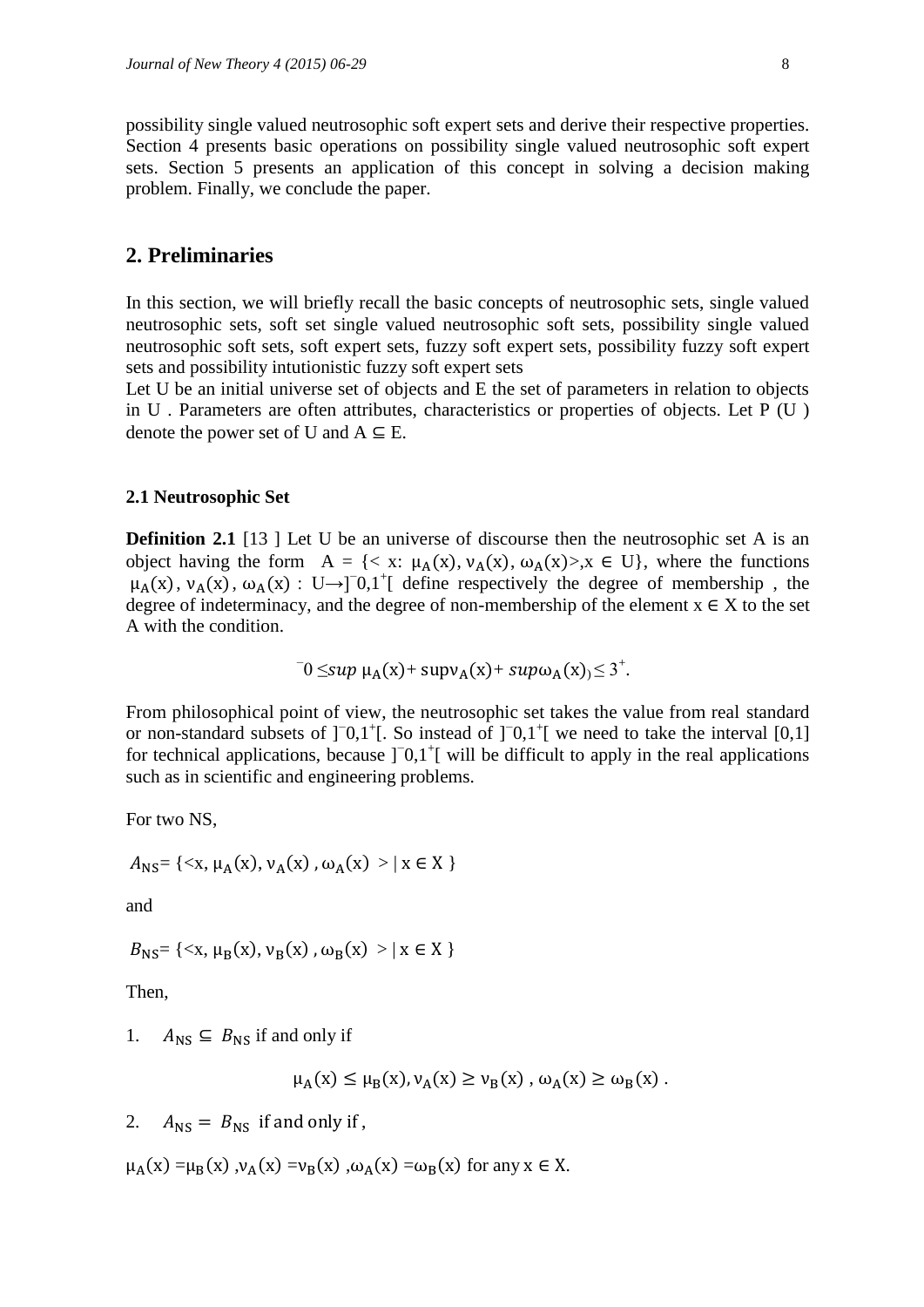3. The complement of  $A_{\text{NS}}$  is denoted by  $A_{NS}^o$  and is defined by

$$
A_{NS}^0 = \{ \langle x, \omega_A(x), 1 - \nu_A(x), \mu_A(x) \mid x \in X \}
$$

- 4.  $A \cap B = \{ \langle x, \min\{\mu_A(x), \mu_B(x)\}, \max\{\nu_A(x), \nu_B(x)\}, \max\{\omega_A(x), \omega_B(x)\} \rangle : x \in X \}$
- 5. A  $UB = \{ \langle x, \max\{\mu_A(x), \mu_B(x)\}, \min\{\nu_A(x), \nu_B(x)\}, \min\{\omega_A(x), \omega_B(x)\} \rangle : x \in X \}$

As an illustration, let us consider the following example.

**Example 2.2.** Assume that the universe of discourse  $U = \{x_1, x_2, x_3, x_4\}$ . It may be further assumed that the values of  $x_1, x_2, x_3$  and  $x_4$  are in [0, 1] Then, A is a neutrosophic set (NS) of U, such that,

A= { $\langle x_1, 0.4, 0.6, 0.5 \rangle$ , $\langle x_2, 0.3, 0.4, 0.7 \rangle$ , $\langle x_3, 0.4, 0.4, 0.6] \rangle$ , $\langle x_4, 0.5, 0.4, 0.8 \rangle$ }

### **2.2 Soft Set**

**Definition 2.3.** [10] Let U be an initial universe set and E be a set of parameters. Let P(U) denote the power set of U. Consider a nonempty set A,  $A \subseteq E$ . A pair  $(K, A)$  is called a soft set over U, where K is a mapping given by K :  $A \rightarrow P(U)$ .

As an illustration, let us consider the following example.

**Example 2.4.** Suppose that U is the set of houses under consideration, say  $U = \{h_1, h_2, ..., h_5\}$ . Let E be the set of some attributes of such houses, say  $E = \{e_1, e_2, ..., e_8\}$ , where  $e_1, e_2, ..., e_8$ stand for the attributes "beautiful", "costly", "in the green surroundings'", "moderate", respectively.

In this case, to define a soft set means to point out expensive houses, beautiful houses, and so on. For example, the soft set  $(K, A)$  that describes the "attractiveness of the houses" in the opinion of a buyer, say Thomas, may be defined like this:

 $A = \{e_1, e_2, e_3, e_4, e_5\};$ 

 $K(e_1) = \{h_2, h_3, h_5\}, K(e_2) = \{h_2, h_4\}, K(e_3) = \{h_1\}, K(e_4) = U, K(e_5) = \{h_3, h_5\}.$ 

### **2.3 Neutrosophic Soft Sets**

**Definition 2.5** [57,87] Let *U* be an initial universe set and  $A ⊂ E$  be a set of parameters. Let NS(U) denotes the set of all neutrosophic subsets of U. The collection  $(F, A)$  is termed to be the neutrosophic soft set over U, where F is a mapping given by  $F: A \rightarrow NS(U)$ .

**Example 2.6** [16] Let U be the set of houses under consideration and E is the set of parameters. Each parameter is a neutrosophic word or sentence involving neutrosophic words. Consider  $E = \{$  beautiful, wooden, costly, very costly, moderate, green surroundings, in good repair, in bad repair, cheap, expensive}. In this case, to define a neutrosophic soft set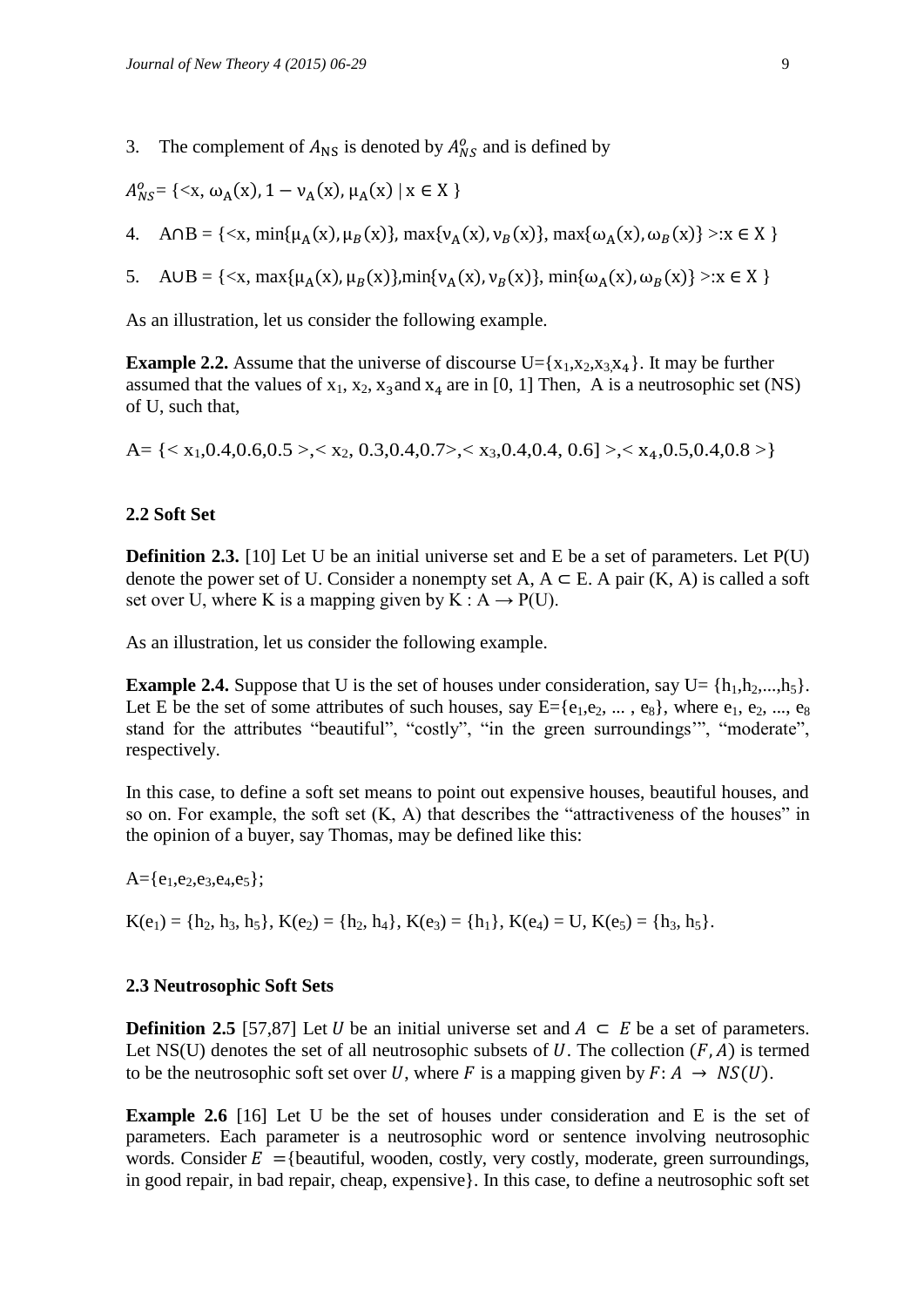means to point out beautiful houses, wooden houses, houses in the green surroundings and so on. Suppose that, there are five houses in the universe U given by  $U = \{h_1, h_2, \ldots, h_5\}$  and the set of parameters

 $A = \{e_1, e_2, e_3, e_4\}$ , where  $e_1$  stands for the parameter `beautiful',  $e_2$  stands for the parameter `wooden',  $e_3$  stands for the parameter `costly' and the parameter  $e_4$  stands for `moderate'. Then the neutrosophic set  $(F, A)$  is defined as follows:

$$
(F, A) = \begin{cases} \left( e_1 \left\{ \frac{h_1}{(0.5, 0.6, 0.3)}, \frac{h_2}{(0.4, 0.7, 0.6)}, \frac{h_3}{(0.6, 0.2, 0.3)}, \frac{h_4}{(0.7, 0.3, 0.2)}, \frac{h_5}{(0.8, 0.2, 0.3)} \right) \right) \\ \left( e_2 \left\{ \frac{h_1}{(0.6, 0.3, 0.5)}, \frac{h_2}{(0.7, 0.4, 0.3)}, \frac{h_3}{(0.8, 0.1, 0.2)}, \frac{h_4}{(0.7, 0.1, 0.3)}, \frac{h_5}{(0.8, 0.3, 0.6)} \right) \right) \\ \left( e_3 \left\{ \frac{h_1}{(0.7, 0.4, 0.3)}, \frac{h_2}{(0.6, 0.7, 0.2)}, \frac{h_3}{(0.7, 0.2, 0.5)}, \frac{h_4}{(0.5, 0.2, 0.6)}, \frac{h_5}{(0.7, 0.3, 0.4)} \right) \right) \\ \left( e_4 \left\{ \frac{h_1}{(0.8, 0.6, 0.4)}, \frac{h_2}{(0.7, 0.9, 0.6)}, \frac{h_3}{(0.7, 0.6, 0.4)}, \frac{h_4}{(0.7, 0.8, 0.6)}, \frac{h_5}{(0.9, 0.5, 0.7)} \right) \right) \end{cases} \right)
$$

### **2.4 Possibility Single Valued Neutrosophic Soft Sets**

**Definition 2.**7 [59] Let  $U = \{u_1, u_2, u_3, ..., u_n\}$  be a universal set of elements, E={ $e_1, e_2$ }  $e_3, \ldots, e_m$  be a universal set of parameters. The pair (U, E) will be called a soft universe. Let  $F: E \to (I \times I \times I)^U \times I^U$  where  $(I \times I \times I)^U$  is the collection of all single valued neutrosophic subset of U and  $I^U$  is the collection of all fuzzy subset of U. Let p be a fuzzy subset of E, that is  $p: E \rightarrow I^U$ 

And let  $F_p: E \to (I \times I \times I)^U \times I^U$  be a function defined as follows:

 $F_n(e) = (F(e)(x), p(e)(x))$ , where  $F(e)(x) = (\mu(x), \nu(x), \omega(x))$  for  $x \in U$ .

Then  $F_p$  is called a possibility single valued neutrosophic soft set(PSVNSS) over the soft universe (U, E).

#### **2.5 Soft Expert Sets**

**Definition 2.8** [63] Let U be a universe set, E be a set of parameters and X be a set of experts (agents). Let O= {1=agree, 0=disagree} be a set of opinions. Let  $Z = E \times X \times O$ and  $A \subseteq Z$ 

A pair (F, E) is called a soft expert set over U, where F is a mapping given by  $F: A \rightarrow P(U)$  and  $P(U)$  denote the power set of U.

**Definition 2.9** [63] An agree- soft expert set  $(F, A)$  over U, is a soft expert subset of  $(F,A)$  defined as :

$$
(F, A)_{1} = \{F(\alpha): \alpha \in E \times X \times \{1\}\}.
$$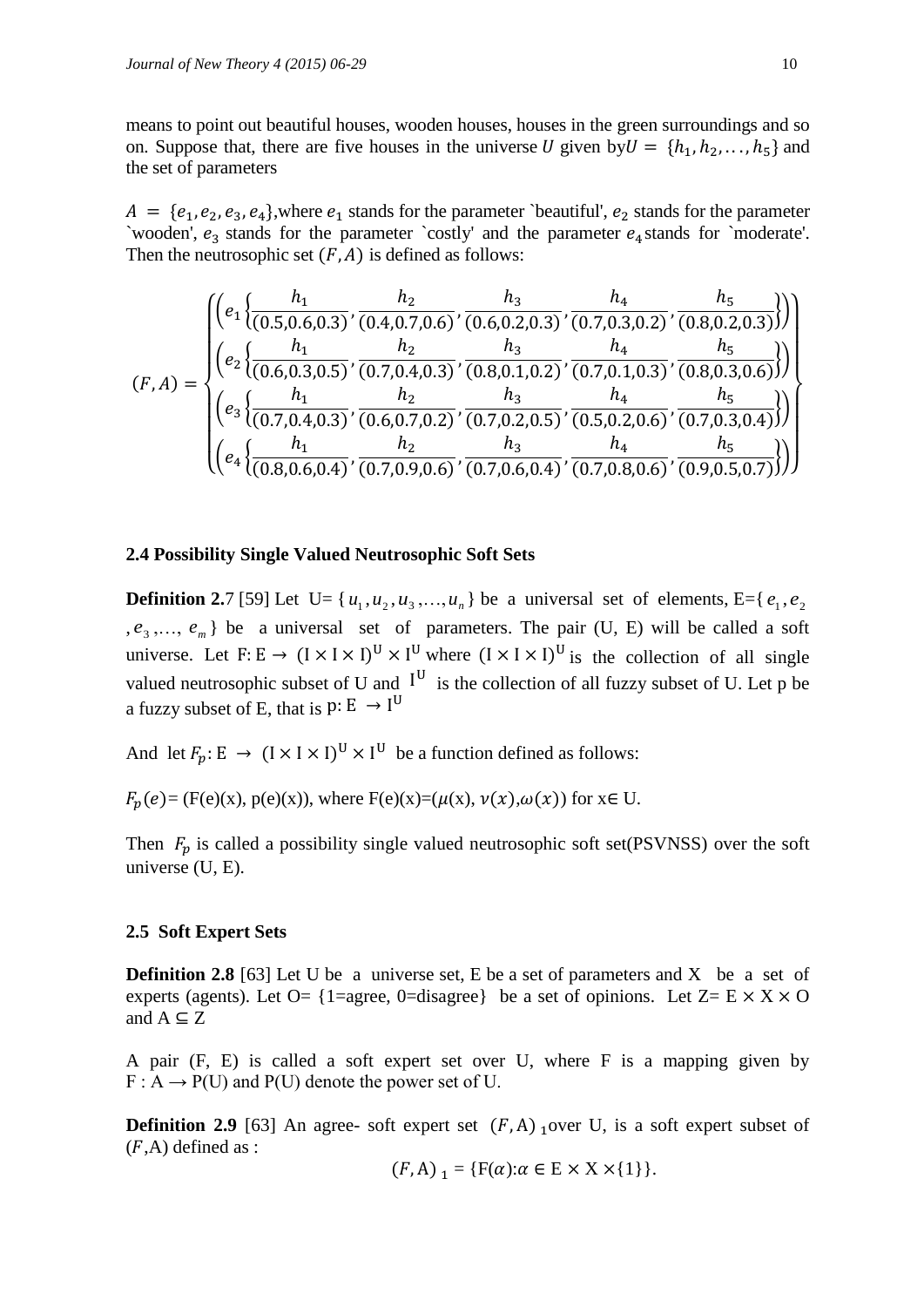**Definition 2.10** [63] A disagree- soft expert set  $(F, A)$  over U, is a soft expert subset of  $(F,A)$  defined as :

$$
(F, A)_{0} = \{F(\alpha): \alpha \in E \times X \times \{0\}\}.
$$

### **2.6 Fuzzy Soft Expert Sets**

**Definition 2.11** [62] A pair (F, A) is called a fuzzy soft expert set over U, where F is a mapping given by  $F: A \rightarrow I^U$ , and  $I^U$  denote the set of all fuzzy subsets of U.

### **2.7.Possibility Fuzzy Soft Expert Sets**

**Definition 2.12.** [44] Let U={ $u_1, u_2, u_3, \ldots, u_n$ } be a universal set of elements, E={ $e_1, e_2, e_3, ..., e_m$ } be a universal set of parameters, X={ $x_1, x_2, x_3, ..., x_i$ } be a set of experts (agents) and  $O = \{1 = \text{agree}, 0 = \text{disagree}\}\)$  be a set of opinions. Let  $Z = \{ E \times X \times Q \}$  and  $A \subseteq Z$ . The pair (U, E) will be called a soft universe. Let F: E  $\rightarrow$  I<sup>U</sup> and  $\mu$  be fuzzy subset of E, i.e,  $\mu$  : E  $\rightarrow$  I<sup>U</sup> where I<sup>U</sup> is the collection of all fuzzy subsets of U. Let  $F_\mu : E \to I^U \times I^U$  be a function defined as follows:

$$
F_{\mu}(e) = (F(e)(x), \mu(e)(x)),
$$
 for all  $x \in U$ .

Then  $F_{\mu}$  is called a possibility fuzzy soft expert set (PFSES in short) over the soft universe (U, E)

For each parameter  $e_i \in E$ .  $F_\mu(e_i) = (F(e_i)(x), \mu(e_i)(x))$  indicates not only the degree of belongingness of the elements of U in  $F(e_i)$ , but also the degree of possibility of belongingness of the elements of U in  $F(e_i)$ , which is represented by  $\mu(e_i)$ . So we can write  $F_{\mu}(e_i)$  as follows:

$$
F_{\mu}(e_i)
$$
 {  $(\frac{x_i}{F(e_i)(x_i)})$ ,  $\mu(e_i)(x_i)$  }, for i=1,2,3,..,n

Sometimes we write  $F_u$  as  $(F_u, E)$ . If  $A \subseteq E$ . we can also have PFSES  $(F_u, A)$ .

#### **2.8 Possibility Intuitionstic Fuzzy Soft expert sets**

**Definition 2.13** [16] Let U= { $u_1, u_2, u_3, \ldots, u_n$ } be a universal set of elements, E={ $e_1, e_2, e_3, ..., e_m$ } be a universal set of parameters, X={ $x_1, x_2, x_3, ..., x_i$ } be a set of experts (agents) and  $O = \{1 = \text{agree}, 0 = \text{distance}\}$  be a set of opinions. Let  $Z = \{ E \times X \times Q \}$  and  $A \subseteq Z$ . Then the pair (U, Z) is called a soft universe. Let F:  $Z \rightarrow I^U$  and  $\lambda$  be fuzzy subset of Z defined as  $\lambda : Z \rightarrow F^U$  where  $I^U$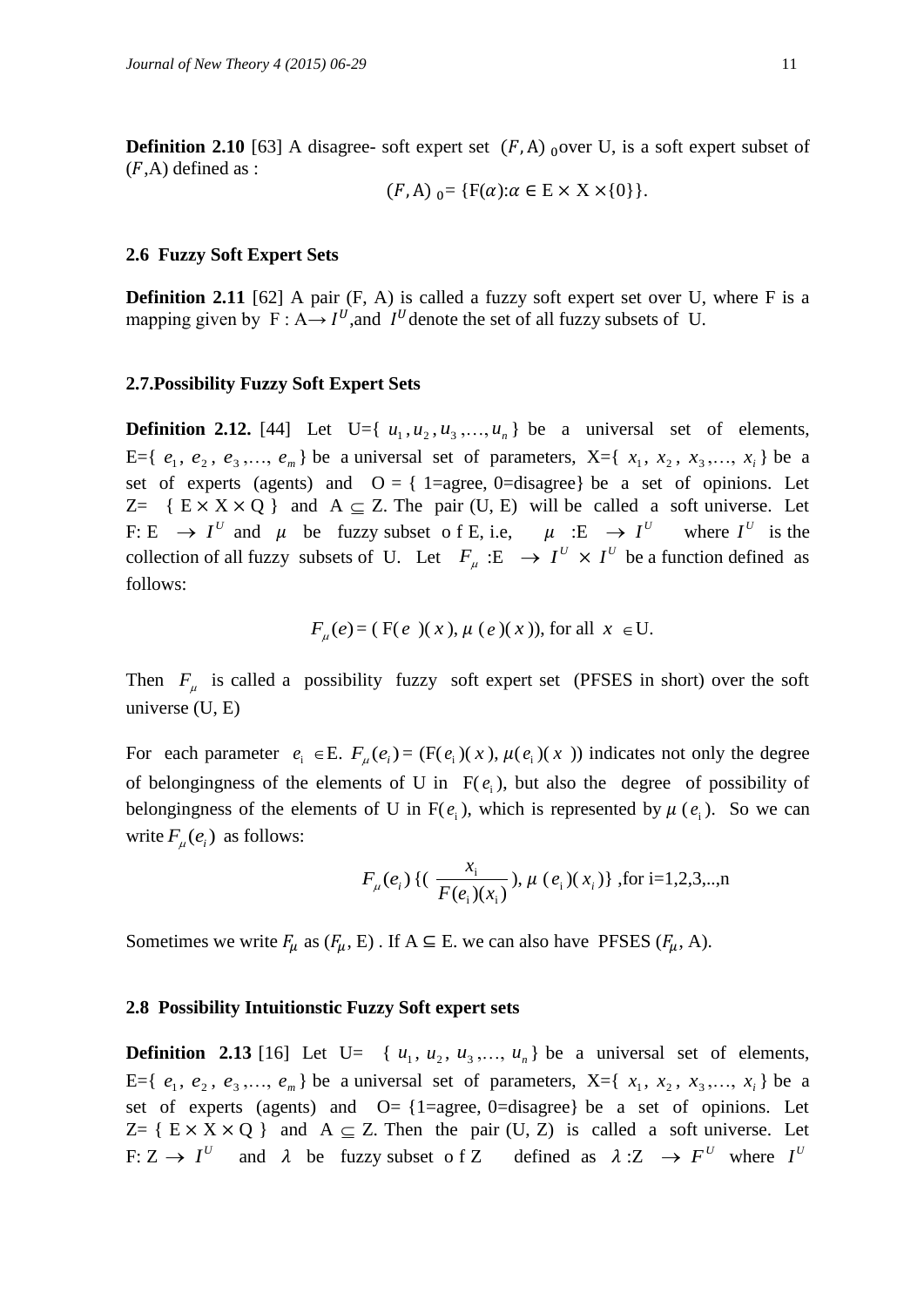denotes the collection of all intuitionistic fuzzy subsets of U. Suppose  $F_\lambda : Z \to I^U \times F^U$ be a function defined as:

$$
F_p(z) = (F(z)(u_i), \lambda(z)(u_i)),
$$
 for all  $u_i \in U$ .

Then  $F_{\lambda}(z)$  is called a possibility intuitionistic fuzzy soft expert set (PIFSES in short) over the soft universe (U, Z)

For each  $z_i \in Z$ .  $F_\lambda(z) = (F(z_i)(u_i), \lambda(z_i)(u_i))$  where  $F(z_i)$  represents the degree of belongingness and non-belongingness of the elements of U in  $F(z_i)$  and  $\lambda(z_i)$ represents the degree of possibility of such belongingness. Hence  $F_{\lambda}(z_i)$  can be written as:

$$
F_{\lambda}(z_i)
$$
 {  $(\frac{u_i}{F(z_i)(u_i)})$ ,  $\lambda$   $(z_i)(u_i)$  }, for i=1,2,3,...n

where  $F(z_i)(u_i) = \langle \mu_{F(z_i)}(u_i), \omega_{F(z_i)}(u_i) \rangle$  with  $\mu_{F(z_i)}(u_i)$  and  $\omega_{F(z_i)}(u_i)$  representing the membership function and non-membership function of each of the elements  $u_i \in U$ respectively.

Sometimes we write  $F_{\lambda}$  as  $(F_{\lambda}, Z)$ . If  $A \subseteq Z$ . we can also have PIFSES  $(F_{\lambda}, A)$ .

### **2.9 Single Valued Neutrosophic Soft Expert Sets**

**Definition 2.14** [84] Let  $U = \{u_1, u_2, u_3, \ldots, u_n\}$  be a universal set of elements, E={ $e_1, e_2, e_3, ..., e_m$ } be a universal set of parameters, X={ $x_1, x_2, x_3, ..., x_i$ } be a set of experts (agents) and  $O = \{1 = \text{agree}, 0 = \text{distance}\}$  be a set of opinions. Let  $Z = \{ E \times X \times Q \}$  and  $A \subseteq Z$ . Then the pair (U, Z) is called a soft universe. Let F:  $Z \rightarrow S V N^U$ , where  $S V N^U$  denotes the collection of all single valued neutrosophic subsets of U. Suppose  $F : Z \to \text{SVN}^U$  be a function defined as:

$$
F(z) = F(z)(u_i)
$$
 for all  $u_i \in U$ .

Then  $F(z)$  is called a single valued neutrosophic soft expert set (SVNSES in short) over the soft universe (U, Z)

For each  $z_i \in Z$ .  $F(z) = F(z_i)(u_i)$ , where  $F(z_i)$  represents the degree of belongingness, degree of indeterminacy and non-belongingness of the elements of U in  $F(z_i)$ . Hence  $F(z_i)$  can be written as:

$$
F(z_i)
$$
 {  $(\frac{u_1}{F(z_1)(u_1)}),...,(\frac{u_n}{F(z_n)(u_n)}), \}$ , for i=1,2,3,...n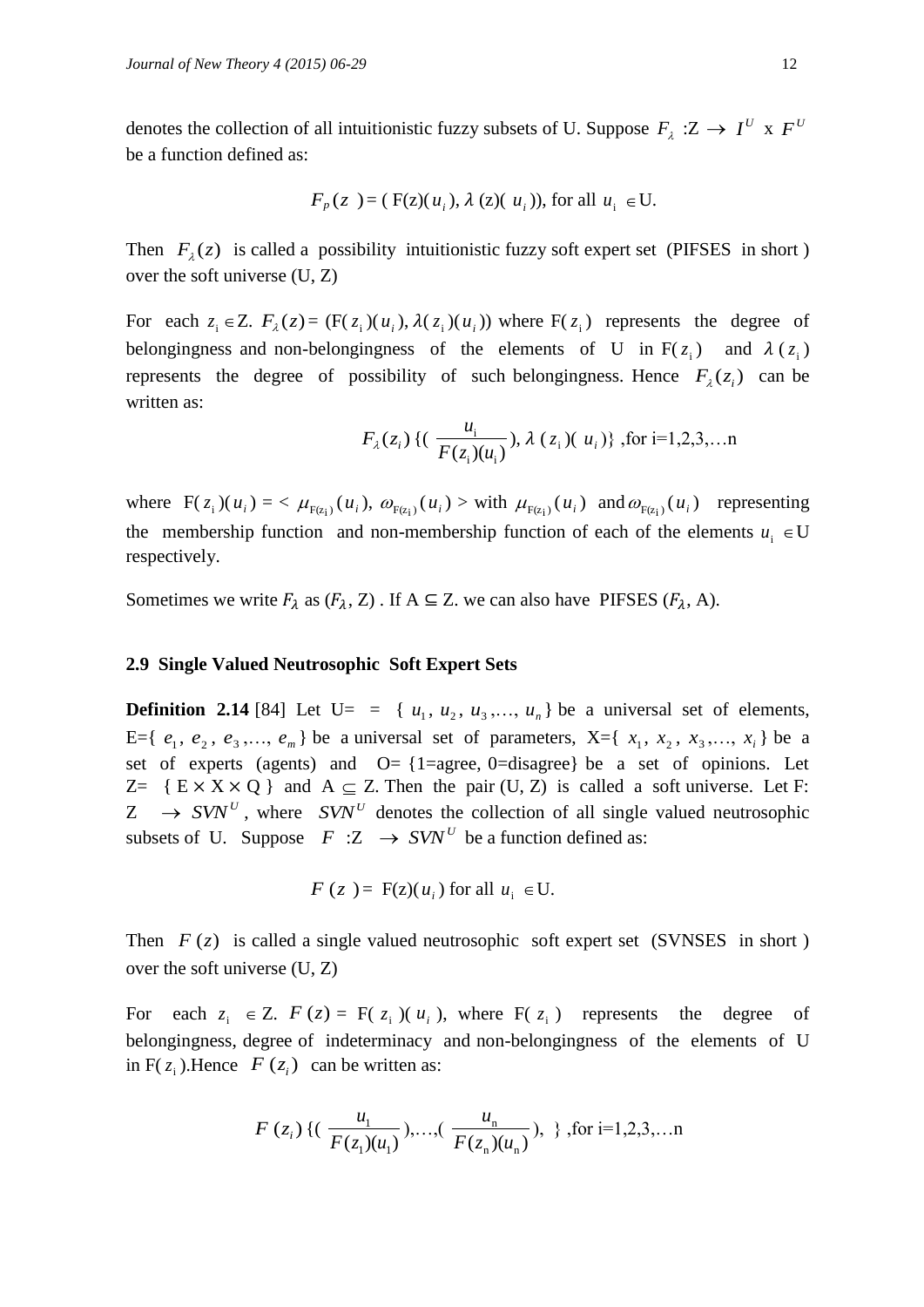where  $F(z_i)(u_i) = \langle \mu_{F(z_i)}(u_i), \nu_{F(z_i)}(u_i), \omega_{F(z_i)}(u_i) \rangle$  with  $\mu_{F(z_i)}(u_i), \nu_{F(z_i)}(u_i)$  and  $\omega_{F(z_i)}(u_i)$ ) representing the membership function, indeterminacy function and nonmembership function of each of the elements  $u_i \in U$  respectively.

Sometimes we write F as  $(F, Z)$ . If  $A \subseteq Z$ . we can also have SVNSES  $(F, A)$ .

### **3. Possibility Single Valued Neutrosophic Soft Expert Sets**

In this section, we generalize the possibility fuzzy soft expert sets as introduced by Alhhazaleh and Salleh [62] and possibility intuitionistic fuzzy soft expert sets as introduced by G. Selvachandran [16] to possibility single valued neutrosophic soft expert sets and give the basic properties of this concept.

Let U be universal set of elements,  $E$  be a set of parameters,  $X$  be a set of experts (agents), O= { 1=agree, 0=disagree } be a set of opinions. Let  $Z = E \times X \times O$  and

**Definition 3.1** Let  $U = \{u_1, u_2, u_3, \ldots, u_n\}$  be a universal set of elements, E={ $e_1, e_2, e_3, ..., e_m$ } be a universal set of parameters, X={ $x_1, x_2, x_3, ..., x_i$ } be a set of experts (agents) and  $O = \{1 = \text{agree}, 0 = \text{distance}\}$  be a set of opinions. Let Z = {  $E \times X \times Q$  } and  $A \subseteq Z$ . Then the pair (U, Z) is called a soft universe. Let F: Z  $\rightarrow$  *SVN*<sup>U</sup> and p be fuzzy subset o f Z defined as p:Z  $\rightarrow$  *F*<sup>*U*</sup> where *SVN*<sup>*U*</sup> denotes the collection of all single valued neutrosophic subsets of U. Suppose  $F_p$  : Z  $\rightarrow$  *SVN*<sup>*U*</sup> x  $F^U$  be a function defined as:

$$
F_p(z) = (F(z)(u_i), p(z)(u_i)),
$$
 for all  $u_i \in U$ .

Then  $F_p(z)$  is called a possibility single valued neutrosophic soft expert set (PSVNSES) in short ) over the soft universe (U, Z)

For each  $z_i \in Z$ .  $F_p(z) = (F(z_i)(u_i), p(z_i)(u_i))$  where  $F(z_i)$  represents the degree of belongingness, degree of indeterminacy and non-belongingness of the elements of U in  $F(z_i)$ ) and  $p(z_i)$  represents the degree of possibility of such belongingness. Hence  $F_p(z_i)$  can be written as:

$$
F_p(z_i)
$$
 {  $(\frac{u_i}{F(e_i)(u_i)})$ ,  $p(z_i)(u_i)$ }, for i=1,2,3,...

where  $F(z_i)(u_i) = \langle \mu_{F(z_i)}(u_i), \nu_{F(z_i)}(u_i), \omega_{F(z_i)}(u_i) \rangle$  with  $\mu_{F(z_i)}(u_i), \nu_{F(z_i)}(u_i)$  and  $\omega_{F(z_i)}(u_i)$  representing the membership function, indeterminacy function and nonmembership function of each of the elements  $u_i \in U$  respectively.

Sometimes we write  $F_p$  as  $(F_p, Z)$ . If  $A \subseteq Z$ . we can also have PSVNSES  $(F_p, A)$ .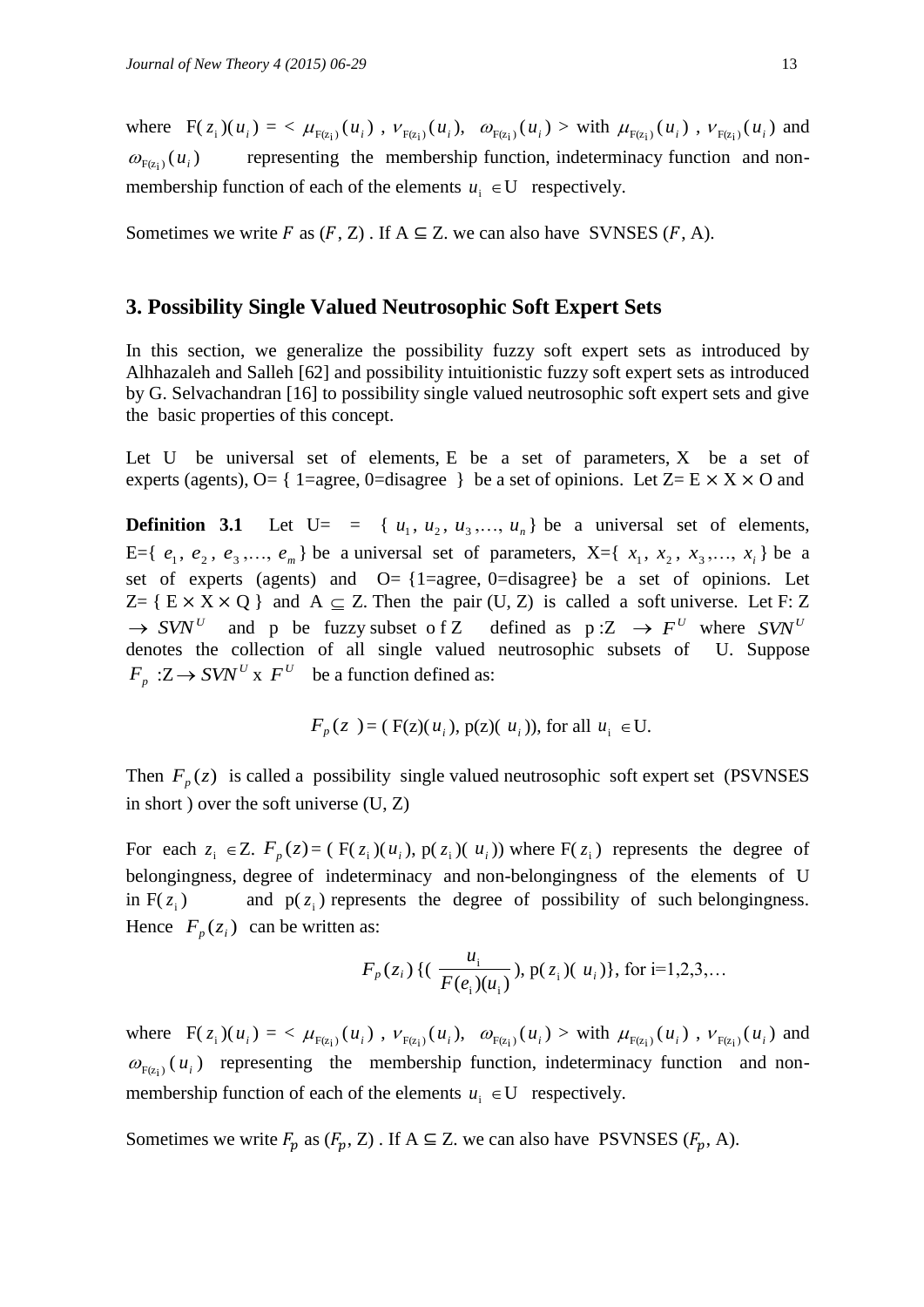**Example 3.2** Let  $U = \{u_1, u_2, u_3\}$  be a set of elements,  $E = \{e_1, e_2\}$  be a set of decision parameters, where  $e_i$  (i= 1, 2,3) denotes the parameters  $E = \{e_1 =$  beautiful,  $e_2 =$  cheap} and  $X = \{x_1, x_2\}$  be a set of experts. Suppose that  $F_p: Z \rightarrow SVN^U \times F^U$  is function defined as follows:

$$
F_p(e_1, x_1, 1) = \{ (\frac{u_1}{0.1, 0.8, 0.3)}, 0.3), (\frac{u_2}{0.1, 0.6, 0.4}, 0.4), (\frac{u_3}{0.4, 0.7, 0.2}, 0.5) \},
$$

$$
F_p(e_2, x_1, 1) = \{ (\frac{u_1}{0.7, 0.5, 0.25 >}, 0.6), (\frac{u_2}{0.25, 0.6, 0.4 >}, 0.8), (\frac{u_3}{0.4, 0.4, 0.6 >}, 0.7) \},
$$

 ( 1 *e* , 2 *x* ,1 ) = { ,0.3) 0.3,0.2,0.7 ( 1 *u* , ,0.4) 0.4,0.3,0.3 ( 2 *u* , ,0.6) 0.1,0.6,0.2 ( 3 *u* },

$$
F_p(e_2, x_2, 1) = \{ \left( \frac{u_1}{0.2, 0.2, 0.65}, 0.5 \right), \left( \frac{u_2}{0.7, 0.3, 0.25}, 0.8 \right), \left( \frac{u_3}{0.3, 0.1, 0.55}, 0.1 \right) \},
$$

$$
F_p(e_1, x_1, 0) = \{ \left( \frac{u_1}{0.2, 0.4, 0.5} \right), \left( \frac{u_2}{0.1, 0.9, 0.1} \right), \left( \frac{u_3}{0.1, 0.2, 0.5} \right), 0.1) \},
$$

$$
F_p(e_2, x_1, 0) = \{ (\frac{u_1}{0.3, 0.4, 0.6}, 0.4), (\frac{u_2}{0.2, 0.7, 0.6}, 0.6), (\frac{u_3}{0.1, 0.5, 0.2}, 0.1) \},
$$

$$
F_p(e_1, x_2, 0) = \{ (\frac{u_1}{0.2, 0.8, 0.4 >}, 0.2), (\frac{u_2}{0.1, 0.6, 0.5 >}, 0.5), (\frac{u_3}{0.7, 0.6, 0.3 >}, 0.8) \}
$$

$$
F_p(e_2, x_2, 0) = \left\{ \left( \frac{u_1}{< 0.4, 0.4, 0.7>} , 0.2 \right), \left( \frac{u_2}{< 0.3, 0.8, 0.2>} , 0.6 \right), \left( \frac{u_3}{< 0.6, 0.2, 0.4>} , 0.5 \right) \right\}
$$

Then we can view the possibility single valued neutrosophic soft expert set  $(F_p, Z)$  as consisting of the following collection of approximations:

$$
(F_p, Z)=\{ (e_1, x_1, 1) = \{ (\frac{u_1}{0.1, 0.8, 0.3>}, 0.3), (\frac{u_2}{0.1, 0.6, 0.4>}, 0.4), (\frac{u_3}{0.4, 0.7, 0.2>}, 0.5) \} \},
$$

$$
\{ (e_2, x_1, 1) = \{ (\frac{u_1}{0.7, 0.5, 0.25} > 0.6), (\frac{u_2}{0.25, 0.6, 0.4} > 0.8), (\frac{u_3}{0.4, 0.4, 0.6} > 0.7) \} \},
$$

$$
\{ (e_1, x_2, 1) = \{ (\frac{u_1}{0.3, 0.2, 0.7}, 0.3), (\frac{u_2}{0.4, 0.3, 0.3}, 0.4), (\frac{u_3}{0.4, 0.6, 0.2}, 0.6) \} \},
$$

$$
\{ (e_2, x_2, 1) = \{ (\frac{u_1}{< 0.2, 0.2, 0.6>}, 0.5), (\frac{u_2}{< 0.7, 0.3, 0.2>}, 0.8), (\frac{u_3}{< 0.3, 0.1, 0.5>}, 0.1) \} \},
$$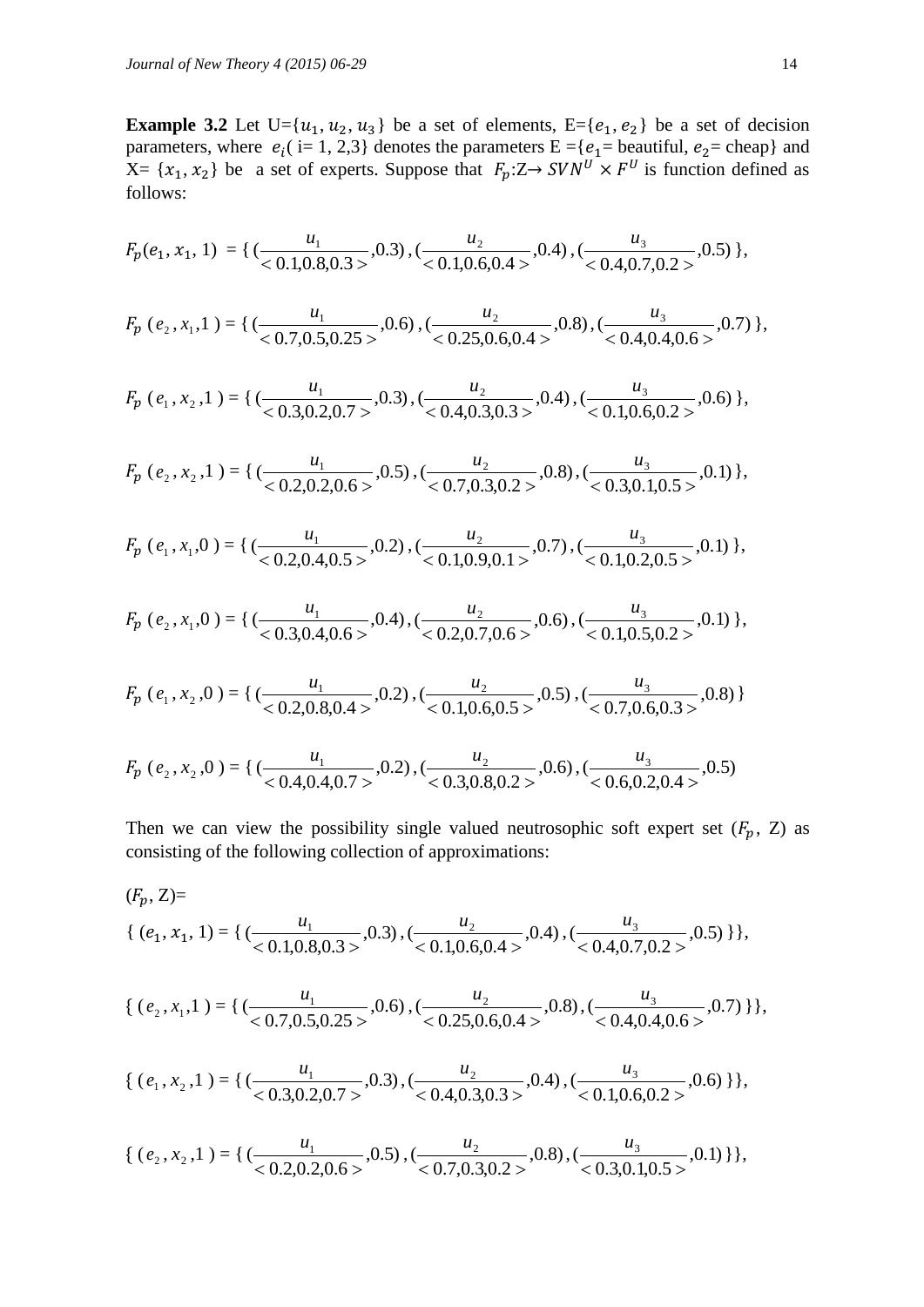$$
\{ (e_1, x_1, 0) = \{ (\frac{u_1}{0.2, 0.4, 0.5)}, 0.2), (\frac{u_2}{0.1, 0.9, 0.1}, 0.7), (\frac{u_3}{0.1, 0.2, 0.5}, 0.1) \} \},
$$

$$
\{ (e_2, x_1, 0) = \{ (\frac{u_1}{0.3, 0.4, 0.6}, 0.4), (\frac{u_2}{0.2, 0.7, 0.6}, 0.6), (\frac{u_3}{0.1, 0.5, 0.2}, 0.1) \} \},
$$

$$
\{ (e_1, x_2, 0) = \{ (\frac{u_1}{< 0.2, 0.8, 0.4>}, 0.2), (\frac{u_2}{< 0.1, 0.6, 0.5>}, 0.5), (\frac{u_3}{< 0.7, 0.6, 0.3>}, 0.8) \} \},
$$

$$
\{ (e_2, x_2, 0) = \{ (\frac{u_1}{<0.4, 0.4, 0.7>}, 0.2), (\frac{u_2}{<0.3, 0.8, 0.2>}, 0.6), (\frac{u_3}{<0.6, 0.2, 0.4>}, 0.5) \} \}.
$$

Then  $(F_p, Z)$  is a possibility single valued neutrosophic soft expert set over the soft universe ( U, Z).

**Definition 3.3.** Let  $(F_p, A)$  and  $(G_q, B)$  be a PSVNSESs over a soft universe (U,Z). Then  $(F_p,A)$  is said to be a possibility single valued neutrosophic soft expert subset of  $(G_q,B)$  if  $A \subseteq B$  and for all  $\varepsilon \in A$ , the following conditions are satisfied:

- (i)  $p(\varepsilon)$  is fuzzy subset of  $q(\varepsilon)$
- (ii)  $F(\varepsilon)$  is a single valued neutrosophic subset of  $G(\varepsilon)$ .

This relationship is denoted as  $(F_p, A) \subseteq (G_q, B)$ . In this case,  $(G_q, B)$  is called a possibility single valued neutrosophic soft expert superset (PSVNSE superset) of  $(F_p,A)$ .

**Definition 3.4.** Let  $(F_p, A)$  and  $(G_q, B)$  be a PSVNSESs over a soft universe (U,Z). Then  $(F_p,A)$  and  $(G_q,B)$  are said to be equal if for all  $\varepsilon \in E$ , the following conditions are satisfied:

(*i*)  $p(\varepsilon)$  is equal  $q(\varepsilon)$ (*ii*)  $F(\varepsilon)$  is equal  $G(\varepsilon)$ 

In other words,  $(F_p, A) = (G_q, B)$  if  $(F_p, A)$  is a PSVNSE subset of  $(G_q, B)$  and  $(G_q, B)$  is a PSVNSE subset of  $(F_p, A)$ .

**Definition 3.5.** A PSVNSES  $(F_p, A)$  is said to be a null possibility single valued neutrosophic soft expert set denoted  $(\widetilde{\varphi}_p, A)$  and defined as :

$$
(\widetilde{\emptyset}_p, A) = (F(\alpha), p(\alpha)),
$$
 where  $\alpha \in Z$ .

Where  $F(\alpha) = 0$ , 0, 1>, that is  $\mu_{F(\alpha)} = 0$ ,  $\nu_{F(\alpha)} = 0$  and  $\omega_{F(\alpha)} = 1$  and  $p(\alpha) = 0$  for all  $\alpha \in \mathbb{Z}$ 

**Definition 3.6.** A PSVNSES  $(F_p, A)$  is said to be an absolute possibility single valued neutrosophic soft expert set denoted  $(F_p, A)$  abs and defined as :

$$
(F_p, A)_{\text{abs}} = (F(\alpha), p(\alpha))
$$
, where  $\alpha \in Z$ .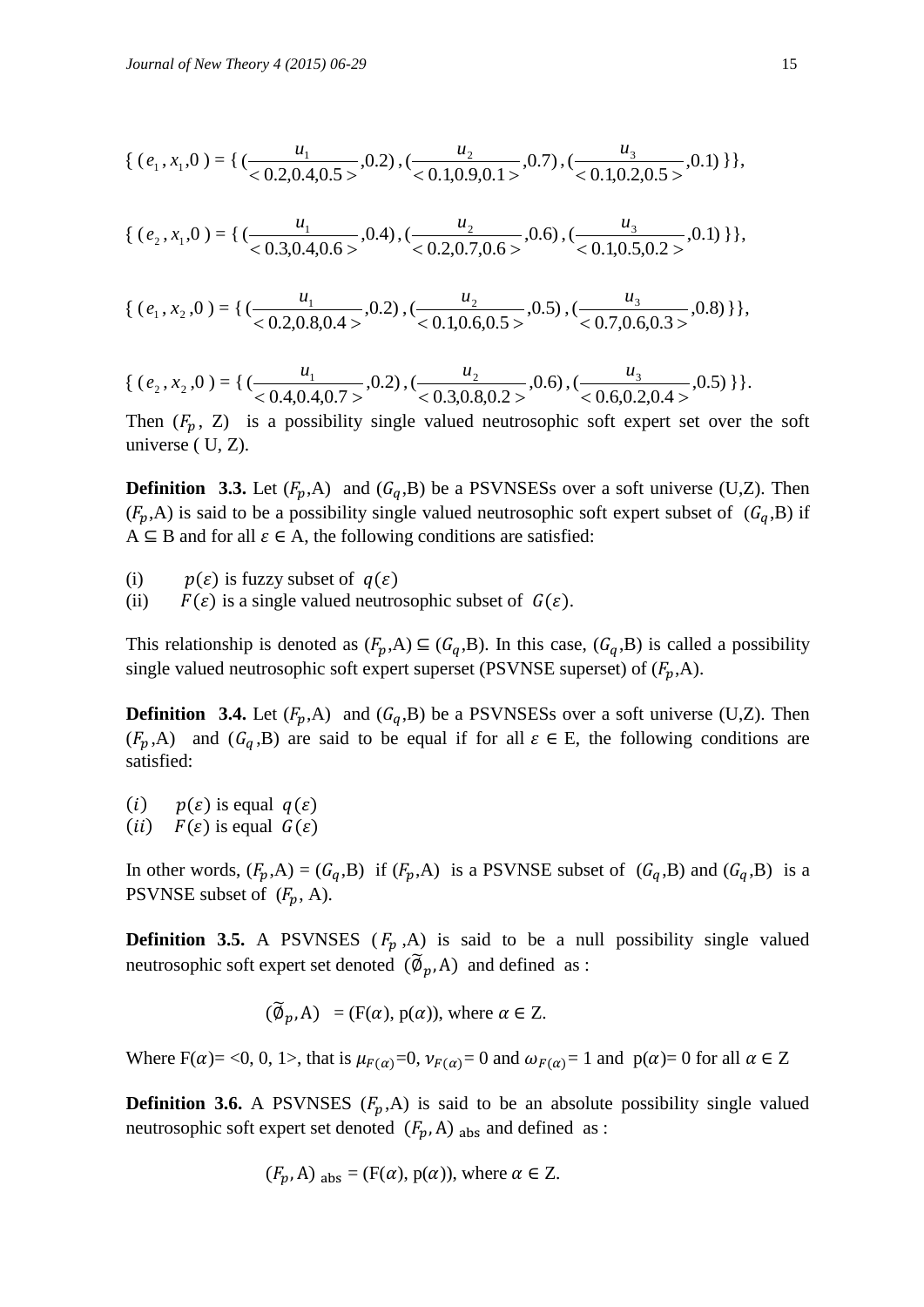Where  $F(\alpha) = \langle 1, 0, 0 \rangle$ , that is  $\mu_{F(\alpha)} = 1$ ,  $\nu_{F(\alpha)} = 0$  and  $\omega_{F(\alpha)} = 0$  and  $p(\alpha) = 1$  for all  $\alpha \in \mathbb{Z}$ 

**Definition 3.7.** Let  $(F_p, A)$  be a PSVNSES over a soft universe (U,Z). An agree-possibility single valued neutrosophic soft expert set (agree- PSVNSES) over U, denoted as  $(F_p, A)$  1 is a possibility single valued neutrosophic soft expert subset of  $(F_p,A)$  which is defined as :

$$
(F_p, A)_{1} = (F(\alpha), p(\alpha))
$$
, where  $\alpha \in E \times X \times \{1\}$ 

**Definition 3.8.** Let  $(F_n, A)$  be a PSVNSES over a soft universe (U,Z). A disagreepossibility single valued neutrosophic soft expert set (disagree- PSVNSES) over U, denoted as  $(F_p, A)$  is a possibility single valued neutrosophic soft expert subset of  $(F_p, A)$ which is defined as :

$$
(F_p, A)_{0} = (F(\alpha), p(\alpha))
$$
, where  $\alpha \in E \times X \times \{0\}$ 

## **4. Basic Operations on Possibility Single Valued Neutrosophic Soft Expert Sets.**

In this section, we introduce some basic operations on PSVNSES, namely the complement, AND, OR, union and intersection of PSVNSES, derive their properties, and give some examples.

**Definition 4.1** Let  $(F_p, A)$  be a PSVNSES over a soft universe (U, Z). Then the complement of  $(F_p, A)$  denoted by  $(F_p, A)^c$  is defined as:

$$
(F_p, A)^c = (\tilde{c} (F(\alpha)), c(p(\alpha))),
$$
 for all  $\alpha \in U$ .

where  $\tilde{c}$ is single valued neutrosophic complement and  $\mathbf c$  is a fuzzy complement.

**Example 4.2** Consider the PSVNSES  $(F_p, Z)$  over a soft universe (U, Z) as given in Example 3.2. By using the basic fuzzy complement for  $p(\alpha)$  and the single valued neutrosophic complement for  $F(\alpha)$ , we obtain  $(F_p, Z)^c$  which is defined as:

$$
(F_p, Z)^c =
$$
\n
$$
\{ (e_1, x_1, 1) = \{ (\frac{u_1}{< 0.3, 0.8, 0.1>}, 0.7), (\frac{u_2}{< 0.4, 0.6, 0.1>}, 0.6), (\frac{u_3}{< 0.2, 0.7, 0.4>}, 0.5) \},
$$

$$
\{ (e_2, x_1, 1) = \{ (\frac{u_1}{0.25, 0.5, 0.7}, 0.4), (\frac{u_2}{0.4, 0.6, 0.25}, 0.2), (\frac{u_3}{0.6, 0.4, 0.4}, 0.3) \},
$$

$$
\{ (e_1, x_2, 1) = \{ (\frac{u_1}{< 0.7, 0.2, 0.3>} , 0.7), (\frac{u_2}{< 0.3, 0.3, 0.4>} , 0.6), (\frac{u_3}{< 0.2, 0.6, 0.1>} , 0.4) \} \},
$$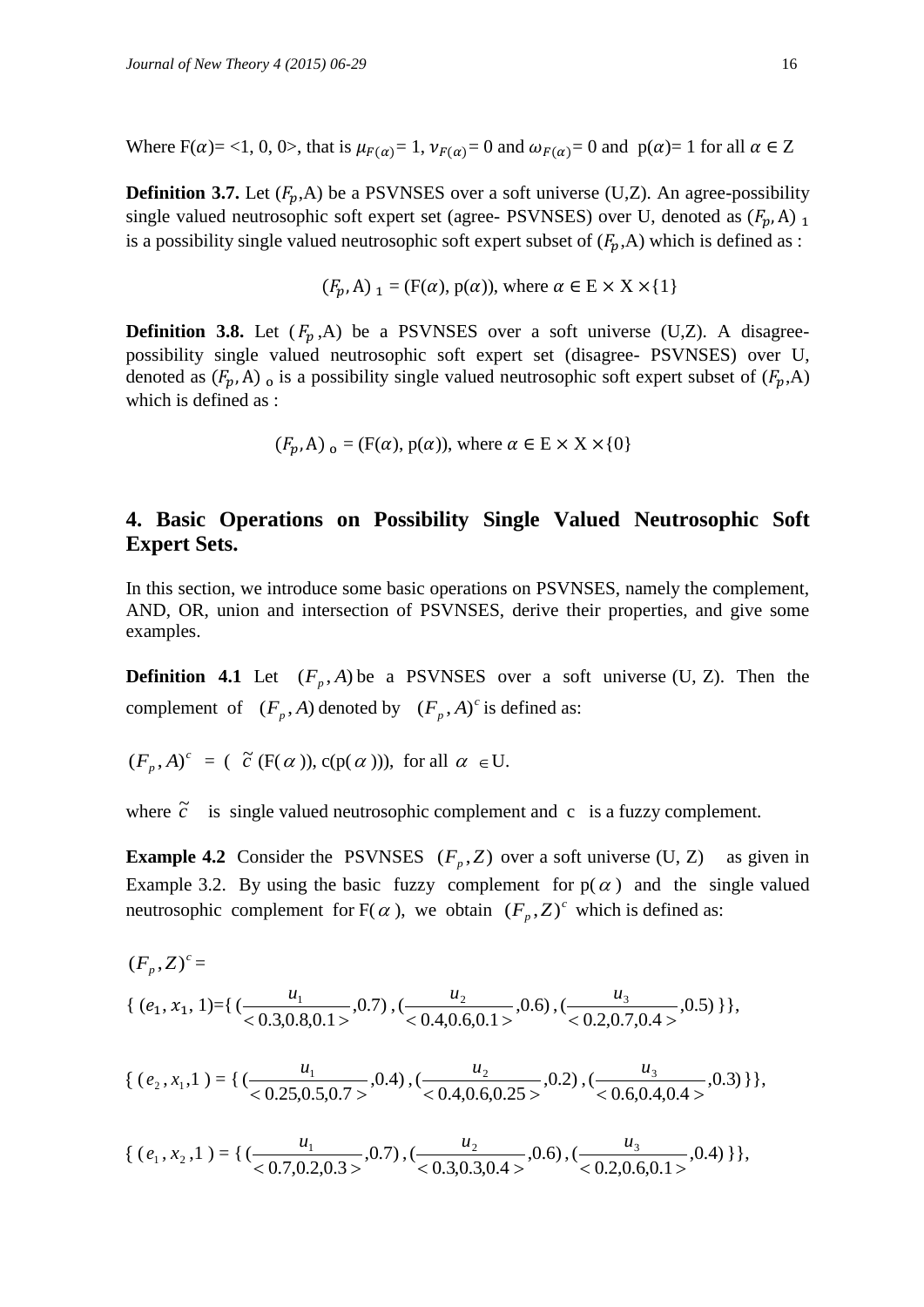$$
\{ (e_2, x_2, 1) = \{ (\frac{u_1}{< 0.6, 0.2, 0.2>} , 0.5), (\frac{u_2}{< 0.2, 0.3, 0.7>} , 0.2), (\frac{u_3}{< 0.5, 0.1, 0.3>} , 0.9) \} \},
$$

$$
\{ (e_1, x_1, 0) = \{ (\frac{u_1}{0.5, 0.4, 0.2 >}, 0.8), (\frac{u_2}{0.1, 0.9, 0.1 >}, 0.3), (\frac{u_3}{0.5, 0.2, 0.1 >}, 0.9) \} \},
$$

$$
\{ (e_2, x_1, 0) = \{ (\frac{u_1}{0.6, 0.4, 0.3)}, 0.6), (\frac{u_2}{0.6, 0.7, 0.2}, 0.4), (\frac{u_3}{0.2, 0.5, 0.1}, 0.9) \} \},
$$

$$
\{ (e_1, x_2, 0) = \{ (\frac{u_1}{< 0.4, 0.8, 0.2 >}, 0.8), (\frac{u_2}{< 0.5, 0.6, 0.1 >}, 0.5), (\frac{u_3}{< 0.3, 0.6, 0.7 >}, 0.2) \} \},
$$

$$
\{ (e_2, x_2, 0) = \{ (\frac{u_1}{0.7, 0.4, 0.4>}, 0.8), (\frac{u_2}{0.2, 0.8, 0.3>}, 0.4), (\frac{u_3}{0.4, 0.2, 0.6>}, 0.5) \} \}.
$$

**Proposition 4.3** If  $(F_p, A)$  is a PSVNSES over a soft universe  $(U, Z)$ , Then,

$$
((F_p, A)^c)^c = (F_p, A).
$$

**Proof.** Suppose that is  $(F_p, A)$  is a PSVNSES over a soft universe  $(U, Z)$  defined as  $(F_p, A) = (F(e), p(e))$ . Now let PSVNSES  $(F_p, A)^c = (G_q, B)$ . Then by Definition 4.1,  $(G_q, B) = (G(e), q(e))$  such that  $G(e) = \tilde{c}(F(e))$ , and  $q(e) = c(p(e))$ . Thus it follows that:

$$
(G_q, B)^c = (\tilde{c} (G(e)), c(q(e))) = (\tilde{c} (\tilde{c} (F(e))), c(c(q(e)))) = (F(e), p(e)) = (F_p, A).
$$

Therefore

$$
((F_p, A)^c)^c = (G_q, B)^c = (F_p, A).
$$
 Hence it is proven that 
$$
((F_p, A)^c)^c = (F_p, A).
$$

**Definition 4.4** Let  $(F_p, A)$  and  $(G_q, B)$  be any two PSVNSESs over a soft universe (U, Z). Then the union of  $(F_p, A)$  and  $(G_q, B)$ , denoted by  $(F_p, A)$   $\tilde{U}$   $(G_q, B)$  is a PSVNSES defined as  $(F_p, A)$   $\tilde{U}$   $(G_q, B) = (H_r, C)$ , where  $C = A \cup B$  and

$$
r(\alpha) = \max (p(\alpha), q(\alpha))
$$
, for all  $\alpha \in C$ .

and

$$
H(\alpha) = F(\alpha) \widetilde{U} G(\alpha)
$$
, for all  $\alpha \in C$ 

where

$$
H(\alpha) = \begin{cases} F(\alpha) & \alpha \in A - B \\ G(\alpha) & \alpha \in A - B \\ S_N(F(\alpha), G(\alpha)) & \alpha \in A \cap B \end{cases}
$$

where  $s_N$  is a neutrosophic co- norm.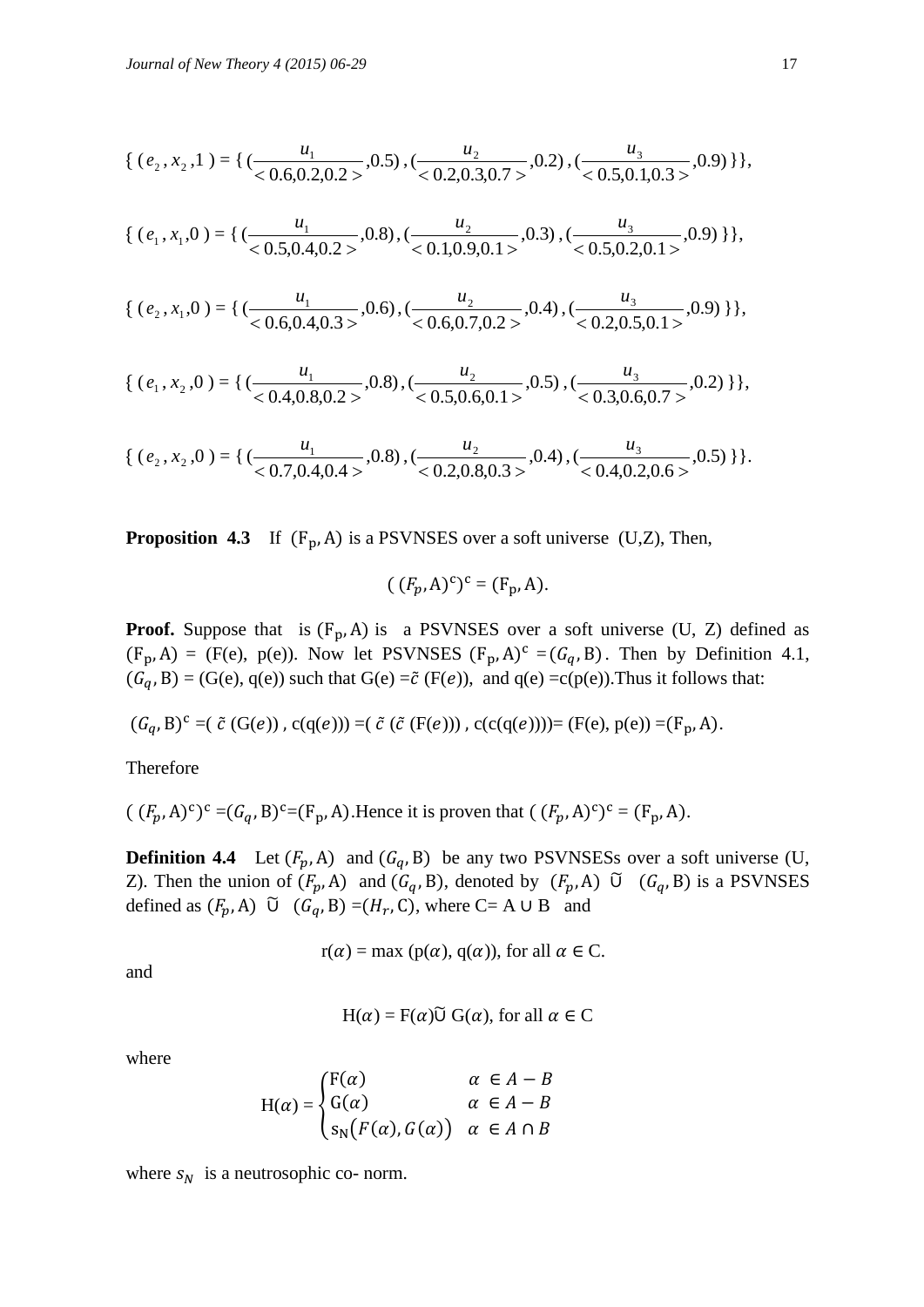**Proposition 4.5** Let  $(F_p, A)$ ,  $(G_q, B)$  and  $(H_r, C)$  be any three PSVNSES over a soft universe (U, Z).Then the following properties hold true.

(i)  $(F_p, A) \,\tilde{\cup}\, (G_q, B) = (G_q, B) \,\tilde{\cup}\, (G_q, B)$ (ii)  $(F_p, A)$   $\widetilde{\cup}$   $((G_q, A)$   $\widetilde{\cup}$   $(H_r, C)) = ((F_p, A)$   $\widetilde{\cup}$   $(G_q, B))$   $\widetilde{\cup}$   $(H_r, C)$ (iii)  $(F_p, A) \widetilde{\cup} (F_p, A) \subseteq$  $(iv)$   $(F_p, A)$   $\tilde{\upsilon}$   $(\Phi_p, A) = (\Phi_p, A)$ 

### **Proof**

(i) Let  $(F_p, A)$   $\widetilde{U}$   $(G_q, B) = (H_r, C)$ . Then by definition 4.4, for all  $\alpha \in C$ , we have  $(H_r, C) = (H(\alpha), r(\alpha))$ 

### Where

 $H(\alpha) = F(\alpha)$   $\tilde{U} G(\alpha)$  and  $r(\alpha) = \max (p(\alpha), q(\alpha))$ . However  $H(\alpha) = F(\alpha)$   $\tilde{U} G(\alpha) = G(\alpha)$   $\tilde{U}$  $F(\alpha)$  since the union of these sets are commutative by definition 4.4. Also,  $r(\alpha) = \max$  $(p(\alpha), q(\alpha)) = \max (q(\alpha), p(\alpha))$ . Therfore  $(H_r, C) = (G_q, B)$   $\widetilde{U}(F_p, A)$ . Thus the union of two PSVNSES are commutative i.e  $(F_p, A)$   $\tilde{\cup}$   $(G_q, B) = (G_q, B)$   $\tilde{\cup}$   $(F_p, A)$ .

 $(ii)$ The proof is similar to proof of part $(i)$  and is therefore omitted

(iii) The proof is straightforward and is therefore omitted.

(iv) The proof is straightforward and is therefore omitted.

**Definition 4.6** Let  $(F_p, A)$  and  $(G_q, B)$  be any two PSVNSES over a soft universe (U, Z). Then the intersection of  $(F_p, A)$  and  $(G_q, B)$ , denoted by  $(F_p, A)$   $\tilde{\cap}$   $(G_q, B)$  is PSVNSES defined as  $(F_p, A) \tilde{\cap} (G_q, B) = (H_r, C)$  where  $C = A \cup B$  and

 $r(\alpha) = min (p(\alpha), q(\alpha))$ , for all  $\alpha \in C$ ,

and

 $H(\alpha) = F(\alpha) \widetilde{\cap} G(\alpha)$ , for all  $\alpha \in \mathbb{C}$ 

where  
\n
$$
H(\alpha) = \begin{cases}\nF(\alpha) & \alpha \in A - B \\
G(\alpha) & \alpha \in A - B \\
t_n(F(\alpha), G(\alpha)) & \alpha \in A \cap B\n\end{cases}
$$

where  $t_n$  is neutrosophic t-norm

**Proposition 4.7** If  $(F_p, A)$ ,  $(G_q, B)$  and  $(H_r, C)$  are three PSVNSES over a soft universe (U, Z).Then,

(i) 
$$
(F_p, A) \widetilde{\cap} (G_q, B) = (G_q, B) \widetilde{\cap} (F_p, A)
$$

(ii)  $(F_p, A) \cap ((G_q, B) \cap (H_r, C)) = ((F_p, A) \cap (G_q, B)) \cap (H_r,$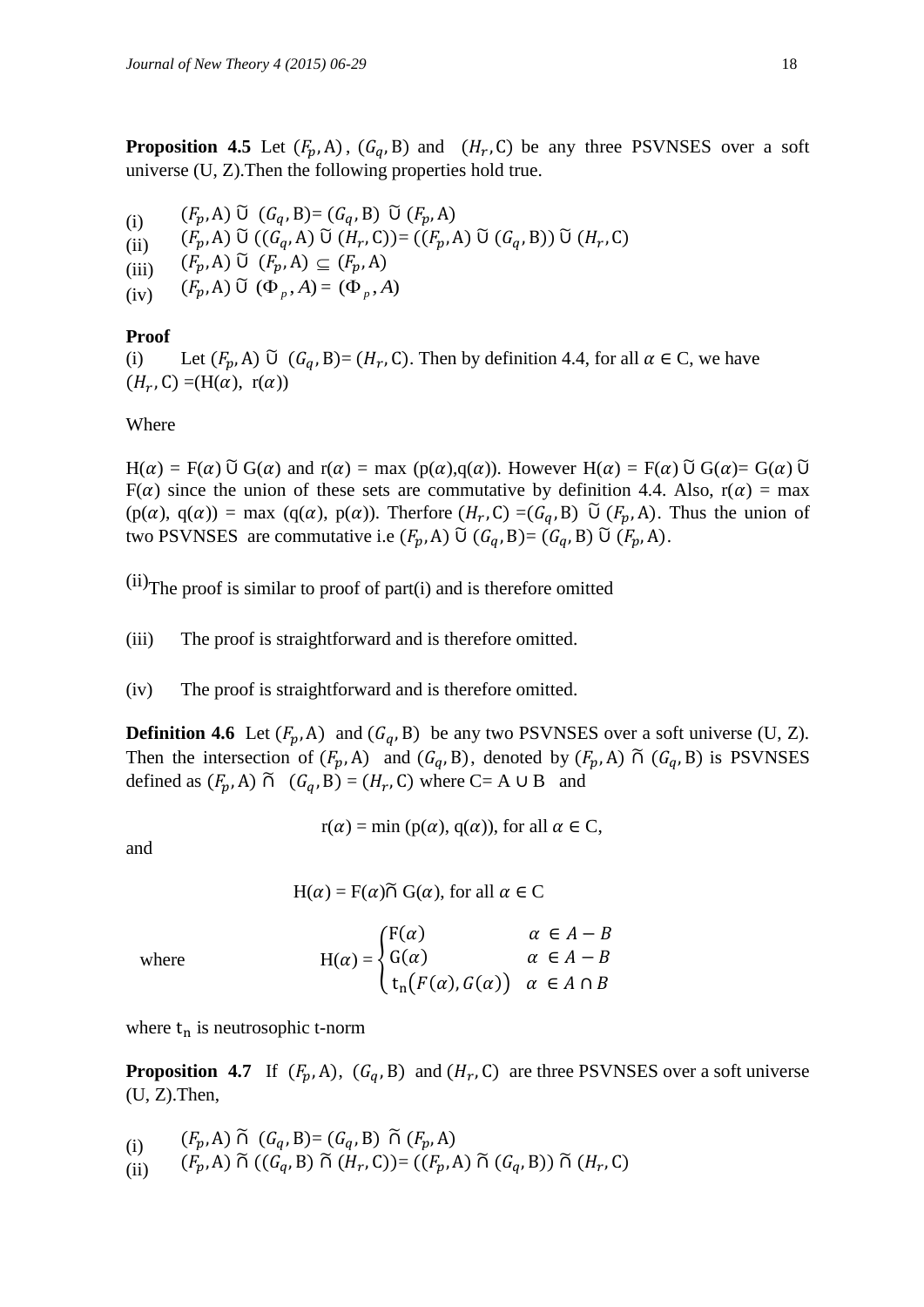- (iii)  $(F_p, A) \tilde{\cap} (F_p, A) \subseteq$
- $(iv)$  $(F_p, A)$ <sup> $\tilde{\Lambda}$ </sup> $(\Phi_p, A)$ <sup> $($ </sup> $\Phi_p, A)$ <sup> $($ </sup>

### **Proof**

- (i) The proof is similar to that of Propositio 4.5 (i) and is therefore omitted
- (ii) The prof is similar to the prof of part (i) and is therefore omitted
- (iii) The proof is straightforward and is therefore omitted.
- (iv) The proof is straightforward and is therefore omitted.

**Proposition 4.8** If  $(F_p, A)$ ,  $(G_q, B)$  and  $(H_r, C)$  are three PSVNSES over a soft universe  $(U, Z)$ . Then,

(i) 
$$
(F_p, A) \widetilde{\cup} ((G_q, B) \cap (H_r, C)) = ((F_p, A) \widetilde{\cup} (G_q, B)) \widetilde{\cap} ((F_p, A) \widetilde{\vee} (H_r, C))
$$

(ii)  $(F_p, A) \widetilde{\cap} ((G_q, B) \widetilde{\cup} (H_r, C)) = ((F_p, A) \widetilde{\cap} (G_q, B)) \widetilde{\cup} ((F_p, A) \widetilde{\cap} (H_r, C))$ 

**Proof.** The proof is straightforward by definitions 4.4 and 4.6 and is therefore omitted.

**Proposition 4.9** If  $(F_p, A)$ <sub>,</sub>  $(G_q, B)$  are two PSVNSES over a soft universe (U, Z). Then,

- (i)  $((F_p, A) \ \tilde{U} \ (G_q, B))^c = (F_p, A)^c \ \tilde{\cap} \ (G_q, B)^c.$
- (ii)  $((F_p, A) \widetilde{\cap} (G_q, B))^c = (F_p, A)^c \widetilde{\cup} (G_q, B)^c$ .

### **Proof.**

(i) Suppose that  $(F_p, A)$  and  $(G_q, B)$  be PSVNSES over a soft universe (U, Z) defined as:

 $(F_p, A) = (F(\alpha), p(\alpha))$ , for all  $\alpha \in A \subseteq Z$  and  $(G_q, B) = (G(\alpha), q(\alpha))$ , for all  $\alpha \in B \subseteq Z$ Z. Now , due to the commutative and associative properties of PSVNSES, it follows that: by Definition 4.10 and 4.11, it follows that:

$$
(F_p, A)^c \widetilde{\cap} (G_q, B)^c = (F(\alpha), p(\alpha))^c \widetilde{\cap} (G(\alpha), q(\alpha))^c
$$
  
\n
$$
= (\tilde{c} (F(\alpha)), c(p(\alpha))) \widetilde{\cap} (\tilde{c} (G(\alpha)), c(q(\alpha)))
$$
  
\n
$$
= (\tilde{c} (F(\alpha)) \widetilde{\cap} \tilde{c} (G(\alpha))), min(c(p(\alpha)), c(q(\alpha))))
$$
  
\n
$$
= (\tilde{c} (F(\alpha) \widetilde{\cap} G(\alpha)), c(max(p(\alpha), q(\alpha)))
$$
  
\n
$$
= ((F_p, A) \widetilde{U} (G_q, B))^c.
$$

(ii) The proof is similar to the proof of part (i) and is therefore omitted

**Definition 4.10** Let  $(F_p, A)$  and  $(G_q, B)$  be any two PSVNSES over a soft universe (U, Z). Then "  $(F_p, A)$  AND  $(G_q, B)$  " denoted  $(F_p, A)$   $\tilde{\wedge}$   $(G_q, B)$  is a defined by:

$$
(F_p, A) \widetilde{\wedge} (G_q, B) = (H_r, A \times B)
$$

Where  $(H_r, A \times B) = (H(\alpha, \beta), r(\alpha, \beta))$ , such that  $H(\alpha, \beta) = F(\alpha) \cap G(\beta)$  and  $r(\alpha, \beta) = min$  $(p(\alpha))$ ,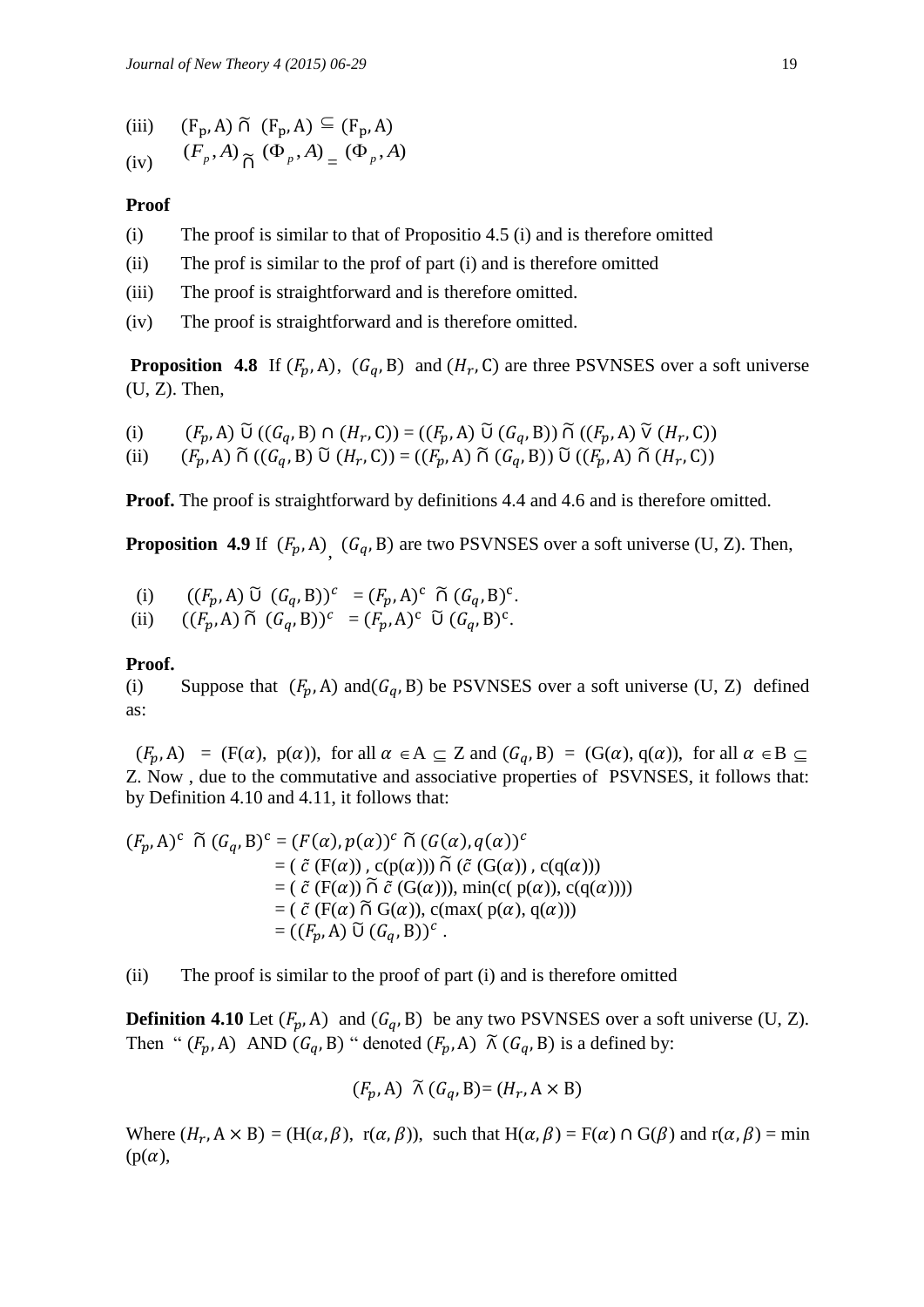$q(\beta)$  for all  $(\alpha, \beta) \in A \times B$ . and  $\cap$  represent the basic intersection.

**Definition 4.11** Let  $(F_p, A)$  and  $(G_q, B)$  be any two PSVNSES over a soft universe (U, Z). Then "  $(F_p, A)$  OR  $(G_q, B)$  " denoted  $(F_p, A)$   $\widetilde{V}$   $(G_q, B)$  is a defined by:

$$
(F_p, A) \widetilde{V} (G_q, B) = (H_r, A \times B)
$$

Where  $(H_r, A \times B) = (H(\alpha, \beta), r(\alpha, \beta))$ , such that  $H(\alpha, \beta) = F(\alpha) \cup G(\beta)$  and  $r(\alpha, \beta) =$ max  $(p(\alpha))$ ,

 $q(\beta)$  for all  $(\alpha, \beta) \in A \times B$ . and  $\cup$  represent the basic union. **Proposition 4.12** If  $(F_p, A)$ ,  $(G_q, B)$  and  $(H_r, C)$  are three PSVNSES over a soft universe (U, Z).Then,

i.  $(F_p, A) \widetilde{\Lambda} ((G_q, B) \widetilde{\Lambda} (H_r, C)) = ((F_p, A) \widetilde{\Lambda} (G_q, B)) \widetilde{\Lambda} (H_r,$ ii.  $(F_p, A) \widetilde{V}((G_q, B) \widetilde{V}(H_r, C)) = ((F_p, A) \widetilde{V}(G_q, B)) \widetilde{V}(H_r, A)$ iii.  $(F_p, A) \widetilde{V}((G_q, B) \widetilde{A}(H_r, C)) = ((F_p, A) \widetilde{V}(G_q, B)) \widetilde{A}((F_p, A) \widetilde{V}(H_r, C))$ iv.  $(F_p, A) \widetilde{\wedge} ((G_q, B) \widetilde{\vee} (H_r, C)) = ((F_p, A) \widetilde{\wedge} (G_q, B)) \widetilde{\vee} ((F_p, A) \widetilde{\wedge} (H_r, C))$ 

**Proof.** The proofs are straightforward by Definitions 4.10 and 4.11 and is therefore omitted.

Note: the " AND" and "OR" operations are not commutative since generally  $A \times B \neq B$ A.

**Proposition 4.13** If  $(F_p, A)$  and  $(G_q, B)$  are two PSVNSES over a soft universe (U, Z). Then,

i.  $((F_p, A) \tilde{\wedge} (G_q, B))^c = (F_p, A)^c \tilde{\vee} (G_q, B)^c$ . ii.  $((F_p, A) \widetilde{\vee} (G_q, B))^c = (F_p, A)^c \widetilde{\wedge} (G_q, B)^c$ .

#### **Proof.**

(i) Suppose that  $(F_p, A)$  and  $(G_q, B)$  be PSVNSES over a soft universe (U, Z) defined as:

 $(F_p, A) = (F(\alpha), p(\alpha)),$  for all  $\alpha \in A \subseteq Z$  and  $(G_q, B) = (G(\beta), q(\beta)),$  for all  $\beta \in B \subseteq Z$ Z. Then by Definition 4.10 and 4.11, it follows that:  $((F_p, A) \tilde{\wedge} (G_q, B))^c$  $= ((F(\alpha), p(\alpha)) \widetilde{\wedge} (G(\beta), q(\beta)))^c$  $=$   $=$  $=(F(\alpha) \cap G(\beta), \min(p(\alpha), q(\beta)))^c$  $=$  ( $\tilde{c}$  (F( $\alpha$ )  $\cap$  G( $\beta$ )), c(min(  $p(\alpha),q(\beta))$ )  $=$  (  $\tilde{c}$  (F( $\alpha$ ))  $\cup$   $\tilde{c}$  (G( $\beta$ ))), max(c(  $p(\alpha)$ ),c( $q(\beta)$ )))  $=$   $=$  $\mathfrak{c}$   $\widetilde{\mathsf{V}}$   $(G(\beta), q(\beta))^c$  $=(F_p, A)^c \widetilde{V}(G_q, B)^c$ .

(ii) the proof is similar to that of part (i) and is therefore omitted.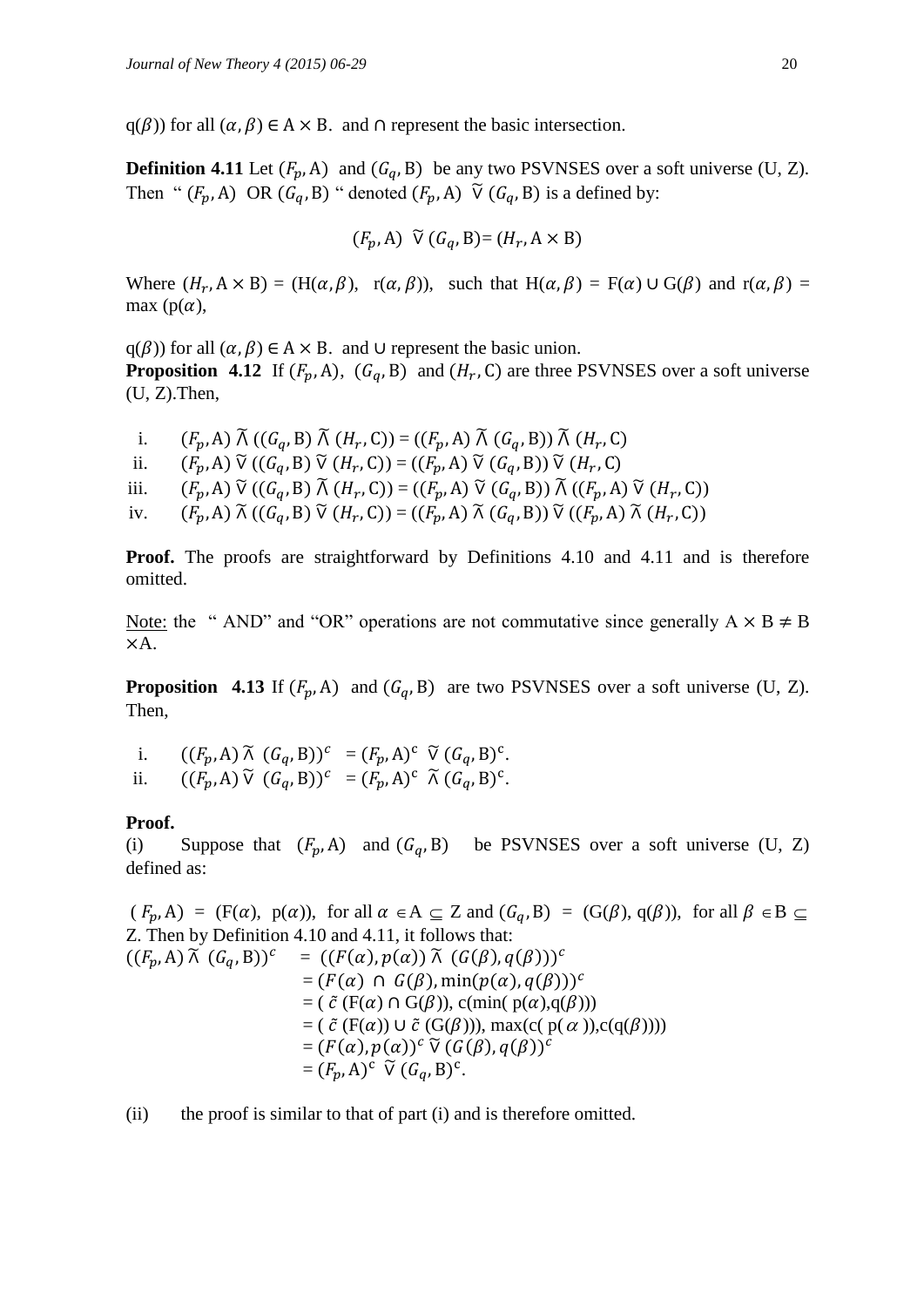## **5. Application of Possibility Neutrosophic Soft Expert Sets in a Decision Making Problem.**

In this section, we introduce a generalized algorithm which will be applied to the PNSES model introduced in Section 3 and used to solve a hypothetical decision making problem. The following example is adapted from [17] with minor changes.

Suppose that company Y is looking to hire a person to fill in the vacancy for a position in their company. Out of all the people who applied for the position, three candidates were shortlisted and these three candidates form the universe of elements,  $U=$  $u_1, u_2, u_3$  The hiring committee consists of the hiring manager, head of department and the HR director of the company and this committee is represented by the set  $\{p, q, r\}$  (a set of experts) while the set  $Q = \{1 = \text{agree}, 0 = \text{disagree}\}$  represents the set of opinions of the hiring committee members. The hiring committee considers a set of parameters,  $e_1$ ,  $e_2$ ,  $e_3$ ,  $e_4$  } where the parameters  $e_i$ represent the characteristics or qualities that the candidates are assessed on, namely "relevant job experience", "excellent academic qualifications in the relevant field", "attitude and level of professionalism" and "technical knowledge" respectively. After interviewing all the three candidates and going through their certificates and other supporting documents, the hiring committee constructs the following PSVNSES.

$$
(F_p, Z) =
$$
\n
$$
\{ (e_1, p, 1) = \{ (\frac{u_1}{0.2, 0.8, 0.4 >}, 0.2), (\frac{u_2}{0.3, 0.2, 0.4 >}, 0.1), (\frac{u_3}{0.4, 0.7, 0.2 >}, 0.4) \} \},
$$

$$
\{ (e_2, p, 1) = \{ (\frac{u_1}{< 0.3, 0.2, 0.23 >}, 0.5), (\frac{u_2}{< 0.25, 0.2, 0.3 >}, 0.6), (\frac{u_3}{< 0.3, 0.5, 0.6 >}, 0.2) \} \},
$$

$$
\{ (e_3, p, 1) = \{ (\frac{u_1}{\langle 0.3, 0.2, 0.7 \rangle}, 0.3), (\frac{u_2}{\langle 0.4, 0.3, 0.3 \rangle}, 0.4), (\frac{u_3}{\langle 0.1, 0.6, 0.2 \rangle}, 0.6) \} \},
$$

$$
\{ (e_4, p, 1) = \{ (\frac{u_1}{<0.2, 0.2, 0.6>}, 0.5), (\frac{u_2}{<0.7, 0.3, 0.2>}, 0.8), (\frac{u_3}{<0.3, 0.1, 0.5>}, 0.1) \} \},
$$

$$
\{ (e_1, q, 1) = \{ (\frac{u_1}{<0.4, 0.6, 0.3>}, 0.55), (\frac{u_2}{<0.1, 0.3, 0.7>}, 0.6), (\frac{u_3}{<0.6, 0.3, 0.7>}, 0.9) \} \},
$$

$$
\{ (e_2, q, 1) = \{ (\frac{u_1}{< 0.3, 0.3, 0.5>}, 0.2), (\frac{u_2}{< 0.6, 0.9, 0.1>}, 0.7), (\frac{u_3}{< 0.1, 0.2, 0.7>}, 0.1) \} \},
$$

$$
\{ (e_3, q, 1) = \{ (\frac{u_1}{<0.1, 0.4, 0.7>}, 0.2), (\frac{u_2}{<0.4, 0.6, 0.2>}, 0.8), (\frac{u_3}{<0.6, 0.2, 0.4>}, 0.5) \} \}.
$$

$$
\{ (e_4, q, 1) = \{ (\frac{u_1}{<0.6, 0.5, 0.3>}, 0.1), (\frac{u_2}{<0.7, 0.8, 0.2>}, 0.6), (\frac{u_3}{<0.3, 0.4, 0.6>}, 0.7) \} \}.
$$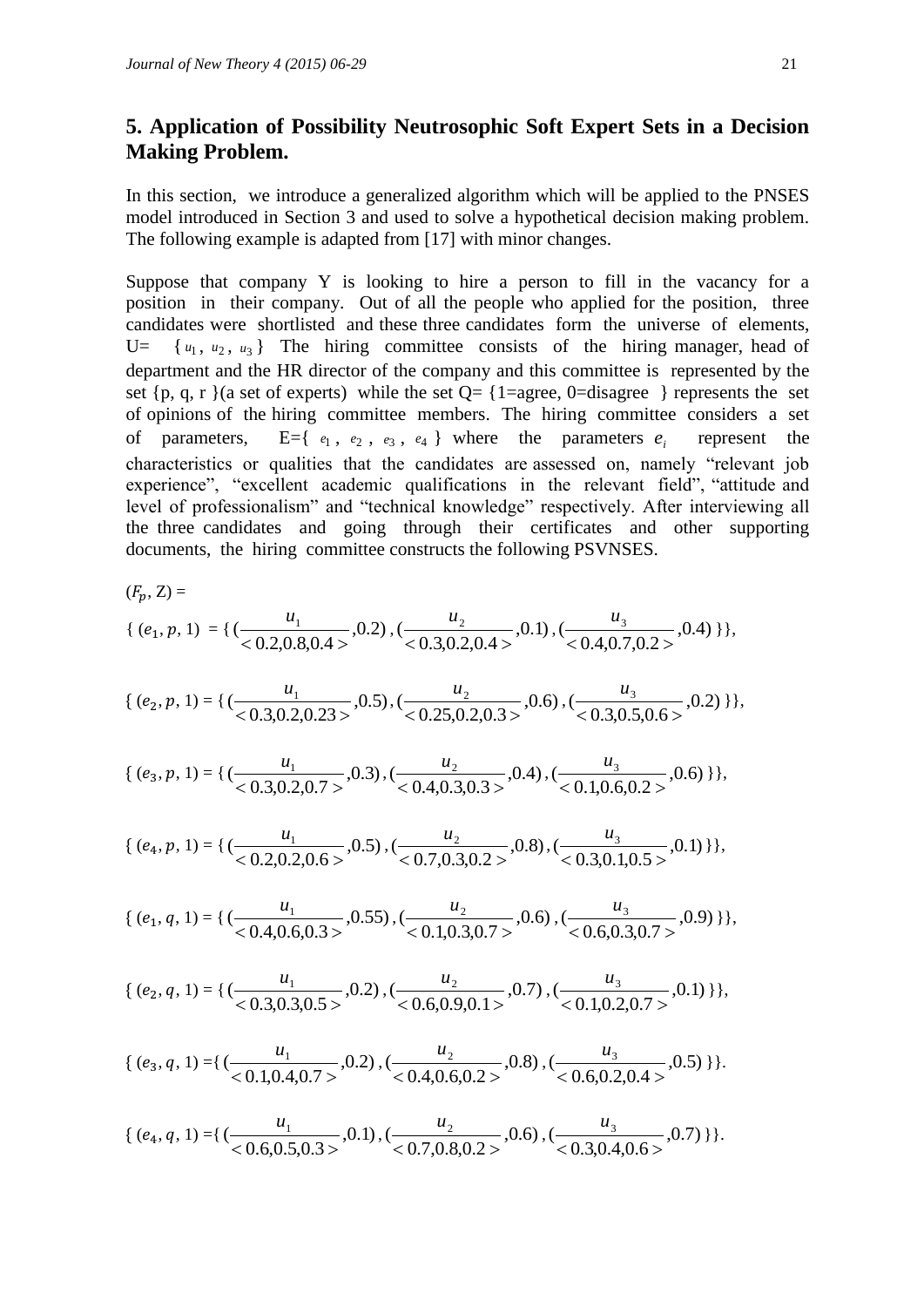$$
\{ (e_1, r, 1) = \{ (\frac{u_1}{<0.4, 0.5, 0.7>}, 0.2), (\frac{u_2}{<0.3, 0.8, 0.4>}, 0.6), (\frac{u_3}{<0.6, 0.2, 0.4>}, 0.5) \} \}.
$$

$$
\{ (e_2, r, 1) = \{ (\frac{u_1}{< 0.3, 0.7, 0.1>} , 0.8, (\frac{u_2}{< 0.7, 0.3, 0.2>} , 0.4), (\frac{u_3}{< 0.8, 0.2, 0.2>} , 0.6) \} \}.
$$

$$
\{ (e_3, r, 1) = \{ (\frac{u_1}{<0.6, 0.5, 0.2>}, 0.2), (\frac{u_2}{<0.5, 0.1, 0.6>}, 0.9), (\frac{u_3}{<0.3, 0.2, 0.1>}, 0.1) \} \}.
$$

$$
\{ (e_1, p, 0) = \{ (\frac{u_1}{<0.1, 0.4, 0.3>}, 0.2), (\frac{u_2}{<0.3, 0.8, 0.2>}, 0.6), (\frac{u_3}{<0.6, 0.2, 0.4>}, 0.5) \} \}.
$$
  

$$
\{ (e_3, p, 0) = \{ (\frac{u_1}{<0.6, 0.3, 0.2>}, 0.4), (\frac{u_2}{<0.2, 0.7, 0.4>}, 0.9), (\frac{u_3}{<0.3, 0.1, 0.6>}, 0.7) \} \}.
$$

$$
\{ (e_4, p, 0) = \{ (\frac{u_1}{<0.3, 0.2, 0.5>}, 0.6), (\frac{u_2}{<0.6, 0.4, 0.5>}, 0.2), (\frac{u_3}{<0.5, 0.4, 0.3>}, 0.3) \} \}.
$$

$$
\{ (e_1, q, 0) = \{ (\frac{u_1}{<0.2, 0.4, 0.7>}, 0.3), (\frac{u_2}{<0.1, 0.9, 0.2>}, 0.7), (\frac{u_3}{<0.1, 0.2, 0.5>}, 0.1) \} \},
$$

$$
\{ (e_2, q, 0) = \{ (\frac{u_1}{< 0.3, 0.4, 0.6}, 0.4), (\frac{u_2}{< 0.2, 0.7, 0.6}, 0.3), (\frac{u_3}{< 0.4, 0.5, 0.3}, 0.4) \} \},
$$

$$
\{ (e_3, q, 0) = \{ (\frac{u_1}{0.2, 0.8, 0.4 >}, 0.2), (\frac{u_2}{0.1, 0.2, 0.5 >}, 0.6), (\frac{u_3}{0.7, 0.6, 0.3 >}, 0.8) \}\},
$$

$$
\{ (e_4, q, 0) = \{ (\frac{u_1}{<0.9, 0.4, 0.7>}, 0.68), (\frac{u_2}{<0.5, 0.6, 0.2>} , 0.5), (\frac{u_3}{<0.6, 0.3, 0.4>} , 0.55) \} \}.
$$

$$
\{ (e_1, r, 0) = \{ (\frac{u_1}{<0.3, 0.4, 0.5>}, 0.5), (\frac{u_2}{<0.3, 0.6, 0.2>}, 0.1), (\frac{u_3}{<0.25, 0.2, 0.4>}, 0.9) \} \}.
$$

$$
\{ (e_2, r, 0) = \{ (\frac{u_1}{<0.4, 0.6, 0.7>} , 0.3), (\frac{u_2}{<0.6, 0.4, 0.2>} , 1), (\frac{u_3}{<0.6, 0.4, 0.3>} , 0.25) \} \}.
$$

$$
\{ (e_3, r, 0) = \{ (\frac{u_1}{<0.4, 0.3, 0.2>} , 0.9), (\frac{u_2}{<0.3, 0.5, 0.7>} , 0.8), (\frac{u_3}{<0.7, 0.5, 0.6>} , 0.5) \} \}.
$$

Next the PSVNSES  $(F_p, Z)$  is used together with a generalized algorithm to solve the decision making problem stated at the beginning of this section. The algorithm given below is employed by the hiring committee to determine the best or most suitable candidate to be hired for the position. This algorithm is a generalization of the algorithm introduced by Alkhazaleh and Salleh (see [3]) which is used in the context of the PSVNSES model that is introduced in this paper. The generalized algorithm is as follows: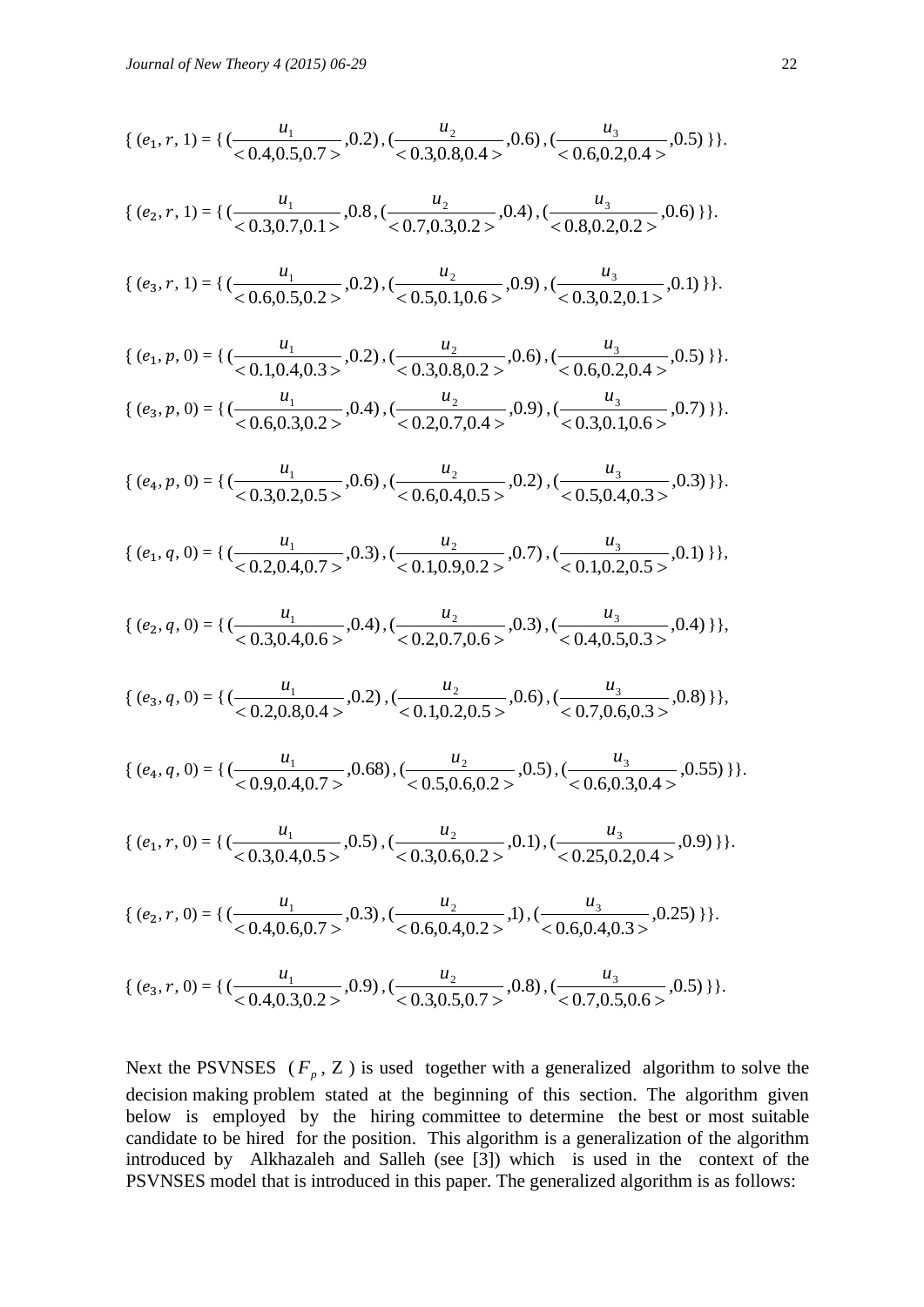### Algorithm

1. Input the PSVNSES  $(F_p, Z)$ 

2. Find the values of  $\mu_{F_p(z_i)}(u_i) - \nu_{F_p(z_i)}(u_i) - \omega_{F_p(z_i)}(u_i)$  for each element  $u_i \in U$ where  $\mu_{F_p(z_i)}(u_i)$ ,  $\nu_{F_p(z_i)}(u_i)$  and  $\omega_{F_p(z_i)}(u_i)$  are the membership function, indeterminacy function and non-membership function of each of the elements  $u_i \in U$  respectively.

3. Find the highest numerical grade for the agree-PSVNSES and disagree-PSVNSES.

4. Compute the score of each element  $u_i \in U$  by taking the sum of the products of the numerical grade of each element with the corresponding degree of possibility  $\mu_i$  for the agree-PNSES and disagree PSVNSES, denoted by  $A_i$  and  $D_i$  respectively.

5. Find the values of the score  $r_i = A_i - D_i$  for each element  $u_i \in U$ .

6. Determine the value of the highest score,  $s = \max_{u_i} \{r_i\}$ . Then the decision is to choose element as the optimal or best solution to the problem. If there are more than one element with the highest  $r_i$  score, then any one of those elements can be chosen as the optimal solution.

Then we can conclude that the optimal choice for the hiring committee is to hire candidate  $u_i$  to fill the vacant position

Table I gives the values of  $\mu_{F_p(z_i)}(u_i) - \nu_{F_p(z_i)}(u_i) - \omega_{F_p(z_i)}(u_i)$  for each element  $u_i \in U$ The notation a ,b gives the values of  $\mu_{F_p(z_i)}(u_i) - \nu_{F_p(z_i)}(u_i) - \omega_{F_p(z_i)}(u_i)$  and the degree of possibility of the element  $\mu_i \in U$  respectively.

|               | $u_1$        | $u_{2}$      | $u_{3}$     |               | $u_1$        | $u_2$       | $u_{3}$      |
|---------------|--------------|--------------|-------------|---------------|--------------|-------------|--------------|
| $(e_1, p, 1)$ | $-1, 0.2$    | $-0.3, 0.1$  | $-0.5, 0.4$ | $(e_3, p, 0)$ | 0.1, 0.4     | $-0.9, 0.9$ | $-0.4, 0.7$  |
| $(e_2, p, 1)$ | $-0.13, 0.5$ | $-0.25, 0.6$ | $-0.8, 0.2$ | $(e_4, p, 0)$ | $-0.4, 0.6$  | $-0.3, 0.2$ | $-0.2, 0.3$  |
| $(e_3, p, 1)$ | $-0.6, 0.3$  | $-0.2, 0.4$  | $-0.7, 0.6$ | $(e_1, q, 0)$ | $-0.9, 0.3$  | $-1, 0.7$   | $-0.6, 0.1$  |
| $(e_4, p, 1)$ | $-0.6, 0.5$  | 0.2, 0.8     | $-0.3, 0.1$ | $(e_2, q, 0)$ | $-0.7, 0.4$  | $-1.1, 0.3$ | $-0.4, 0.4$  |
| $(e_1, q, 1)$ | $-0.5, 0.55$ | $-0.9, 0.6$  | $-0.4, 0.9$ | $(e_3, q, 0)$ | $-1, 0.2$    | $-0.6, 0.6$ | $-0.2, 0.8$  |
| $(e_2, q, 1)$ | $-0.5, 0.2$  | $-0.4, 0.7$  | $-0.5, 0.1$ | $(e_4, q, 0)$ | $-0.2, 0.68$ | $-0.3, 0.5$ | $-0.1, 0.55$ |
| $(e_3, q, 1)$ | $-1, 0.2$    | $-0.4, 0.8$  | 0, 0.5      | $(e_1, r, 0)$ | $-0.6, 0.5$  | $-0.5, 0.1$ | 0.35, 0.9    |
| $(e_4, q, 1)$ | $-0.2, 0.1$  | $-0.3, 0.6$  | $-0.5, 0.7$ | $(e_2, r, 0)$ | $-0.9, 0.3$  | 0, 1        | $-0.1, 0.25$ |
| $(e_1, r, 1)$ | $-0.8, 0.2$  | $-0.9, 0.6$  | 0, 0.5      | $(e_4, r, 0)$ | $-0.1, 0.9$  | $-0.9, 0.8$ | $-0.4, 0.5$  |
| $(e_2, r, 1)$ | $-0.5, 0.8$  | 0.2, 0.4     | 0.4, 0.6    |               |              |             |              |
| $(e_3, r, 1)$ | $-0.1, 0.2$  | $-0.2, 0.9$  | 0, 0.1      |               |              |             |              |
| $(e_1, p, 0)$ | $-0.6, 0.2$  | $-0.7, 0.6$  | 0, 0.5      |               |              |             |              |

**Table I.** Values of  $\mu_{F_p(z_i)}(u_i) - \nu_{F_p(z_i)}(u_i) - \omega_{F_p(z_i)}(u_i)$  for all  $u_i \in U$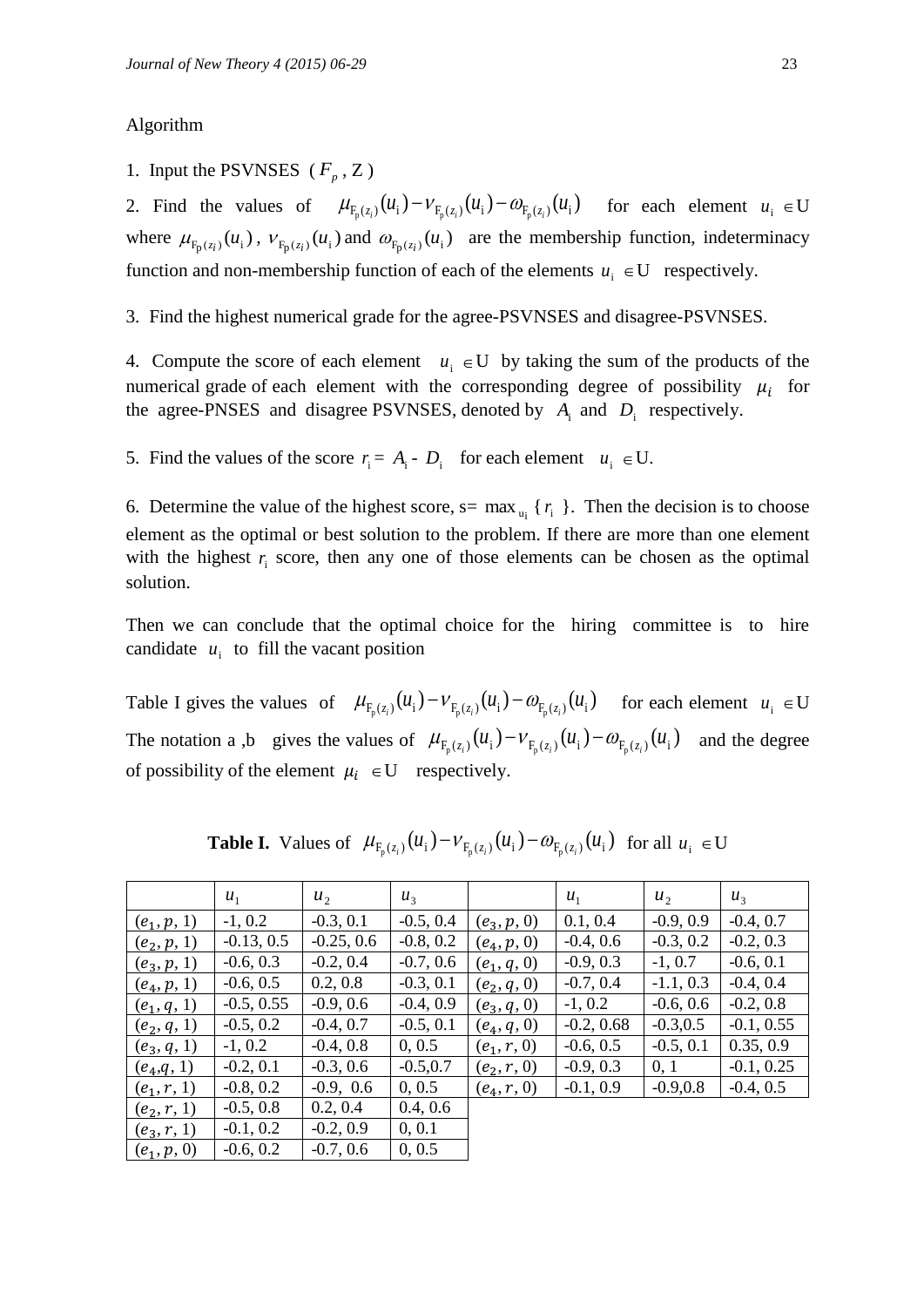In Table II and Table III, we gives the highest numerical grade for the elements in the agree-PSVNSES and disagree PSVNSES respectively.

|               | $u_i$   | <b>Highest Numeric</b> | Degree of possibility, |
|---------------|---------|------------------------|------------------------|
|               |         | Grade                  | $\mu_i$                |
| $(e_1, p, 1)$ | $u_{2}$ | $-0.3$                 | 0.1                    |
| $(e_2, p, 1)$ | $u_{1}$ | $-0.13$                | 0.5                    |
| $(e_3, p, 1)$ | $u_2$   | $-0.2$                 | 0.4                    |
| $(e_4, p, 1)$ | $u_{2}$ | 0.2                    | 0.8                    |
| $(e_1, q, 1)$ | $u_3$   | $-0.4$                 | 0.9                    |
| $(e_2, q, 1)$ | $u_{2}$ | $-0.4$                 | 0.7                    |
| $(e_3, q, 1)$ | $u_3$   | $\Omega$               | 0.5                    |
| $(e_4,q,1)$   | $u_{1}$ | $-0.2$                 | 0.1                    |
| $(e_1, r, 1)$ | $u_3$   | 0                      | 0.5                    |
| $(e_2, r, 1)$ | $u_3$   | 0.4                    | 0.6                    |
| $(e_3, r, 1)$ | $u_{3}$ |                        | 0.1                    |

Table II. Numerical Grade for Agree-PSVNSES

Score (  $u_1$ ) = ( -0.13  $\times$  0.15) +( -0.2  $\times$  0.1)  $= -0.0395$ 

Score (  $u_2$ ) = ( -0.3  $\times$  0.1) +( -0.2  $\times$  0.4) +( -0.2  $\times$  0.8) +( -0.4  $\times$  0.7)  $= -0.55$ 

Score (  $u_3$ ) = ( -0.4  $\times$  0.9) +( 0  $\times$  0.5) +( 0  $\times$  0.5) +( 0.4  $\times$  0.6) +( 0  $\times$  0.1)  $= -0.12$ 

|               | $u_i$          | Highest  | Degree        |
|---------------|----------------|----------|---------------|
|               |                | Numeric  | opossibility, |
|               |                | Grade    | $\mu_i$       |
| $(e_1, p, 0)$ | $u_3$          | $^{(1)}$ | 0.5           |
| $(e_3, p, 0)$ | $u_1$          | 0.1      | 0.4           |
| $(e_4, p, 0)$ | $u_{3}$        | $-0.2$   | 0.3           |
| $(e_1, q, 0)$ | $u_3$          | $-0.6$   | 0.1           |
| $(e_2, q, 0)$ | $u_{3}$        | $-0.4$   | 0.4           |
| $(e_3, q, 0)$ | $u_3$          | $-0.2$   | 0.8           |
| $(e_4, q, 0)$ | $u_3$          | $-0.1$   | 0.55          |
| $(e_1, r, 0)$ | $u_{3}$        | $-0.35$  | 0.9           |
| $(e_2, r, 0)$ | u <sub>2</sub> | 0        | 1             |
| $(e_4, r, 0)$ | $u_1$          | $-0.1$   | 0.9           |

Table III. Numerical Grade for Disagree-PSVNSES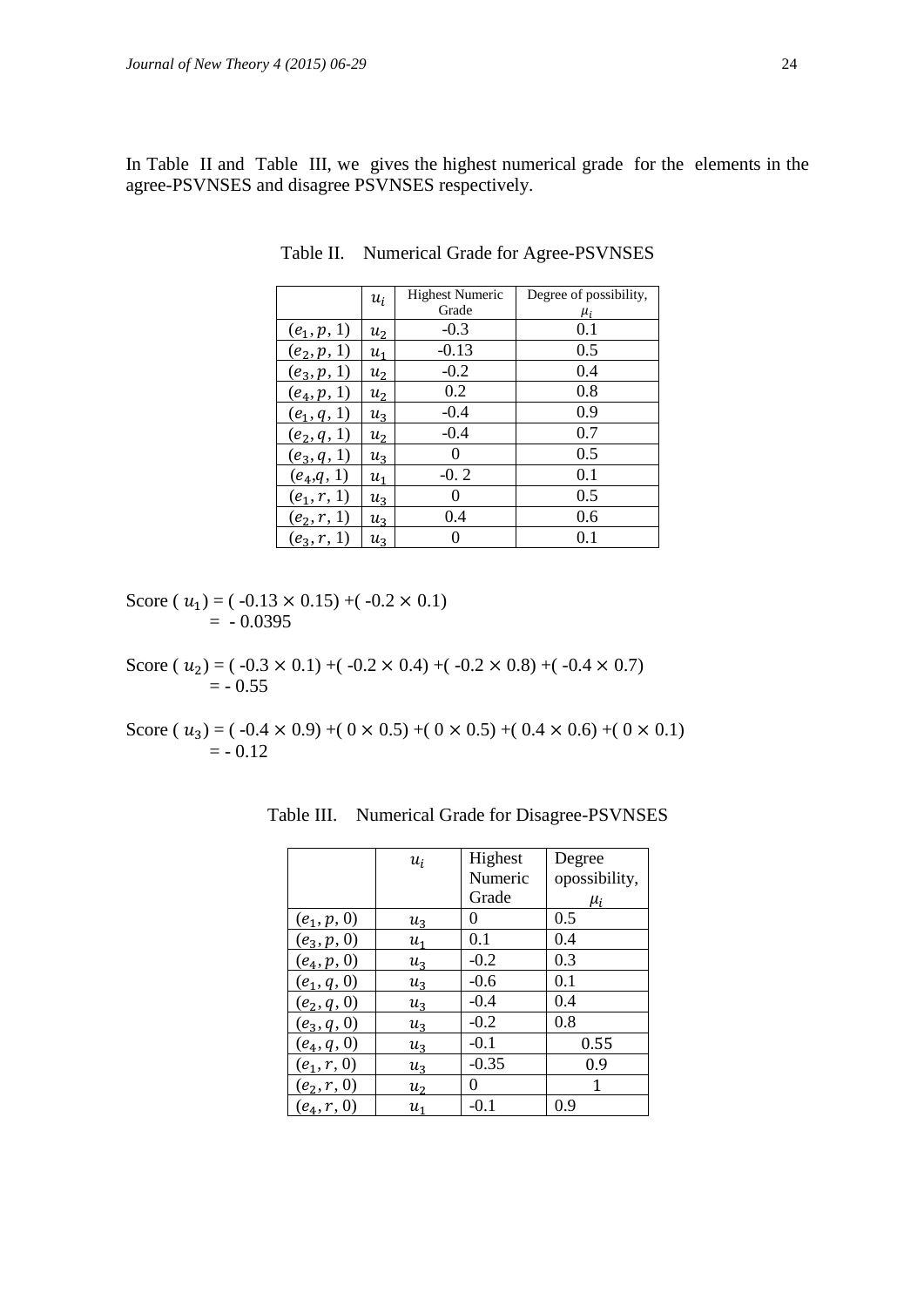Score (  $u_1$ ) = (0.1  $\times$  0.4) +( -0.1  $\times$  0.9)  $= -0.05$ 

Score (  $u_2$  ) = ( 0 × 1)  $= 0$ 

Score (  $u_3$ ) = (0 × 0.5) + ( -0.2 × 0.3) +( -0.6 × 0.1) +( -0.4 × 0.4) +( -0.2 × 0.8) +( -0.1 ×  $(0.55) + (-0.35 \times 0.9) = -0.81$ 

Let *A*i and *D*i represent the score of each numerical grade for the agree-PSVNSES and disagree-PSVNSES respectively. These values are given in Table IV.

| Score ( $u_1$ ) = -0.0395 | Score ( $u_1$ ) = -0.05 | 0.0105  |
|---------------------------|-------------------------|---------|
| Score ( $u_2$ ) = -0.55   | Score $(u_2)=0$         | $-0.55$ |
| Score ( $u_3$ ) = -0.12   | Score ( $u_3$ ) = -0.81 | 0.69    |

**Table IV** The score  $r_i = A_i - D$ 

Then s= max<sub>u<sub>i</sub></sub> { $r_i$ } =  $r_3$ , the hiring committee should hire candidate u<sub>3</sub> to fill in the vacant position

## **6. Conclusion**

In this paper we have introduced the concept of possibility single valued neutrosophic soft expert soft set and studied some of its properties. The complement, union, intersection, And or OR operations have been defined on the possibility single valued neutrosophic soft expert set. Finally, an application of this concept is given in solving a decision making problem. This new extension will provide a significant addition to existing theories for handling indeterminacy, and lead to potential areas of further research and pertinent applications.

## **References**

- [1] A. Arokia Lancy, C. Tamilarasi and I. Arockiarani, Fuzzy Parameterization for decision making in risk management system via soft expert set, International Journal of Innovative Research and studies, vol 2 issue 10, (2013) 339-344, from [www.ijirs.com.](http://www.ijirs.com/)
- [2] A. Arokia Lancy, I. Arockiarani,A Fusion of soft expert set and matrix models,International Journal of Rsearch in Engineering and technology,Vol 02, issue 12,(2013) 531-535, from http://www.ijret.org
- [3] A. Kharal, A Neutrosophic Multicriteria Decision Making Method, New Mathematics and Natural Computation, Creighton University, USA, 2013.
- [4] A.Q. Ansaria, R. Biswas and S. Aggarwal, Neutrosophic classifier: An extension of fuzzy classifer, Applied Soft Computing 13 (2013) 563-573.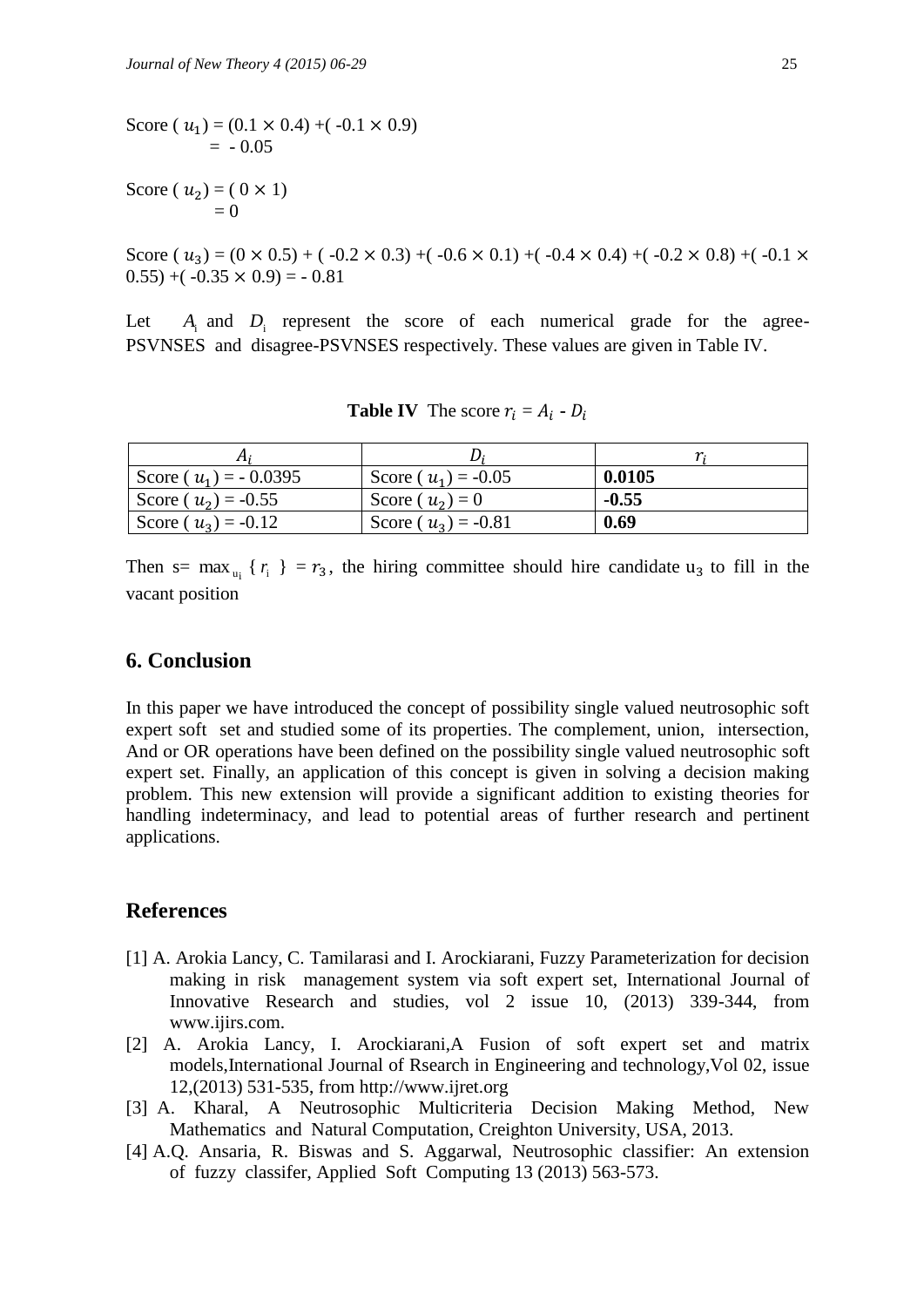- [5] A. A. Salama and S. A. Alblowi, Neutrosophic Set and Neutrosophic Topological Spaces, ISOR J. Mathematics, Vol.(3), Issue(3), (2012) 31-35.
- [6] A. A. Salama, "Neutrosophic Crisp Point & Neutrosophic Crisp Ideals", Neutrosophic Sets and Systems, Vol.1, No. 1, (2013) 50-54.
- [7] A. A. Salama and F. Smarandache, "Filters via Neutrosophic Crisp Sets", Neutrosophic Sets and Systems, Vol.1, No. 1, (2013) 34-38.
- [8] A. Salama, S. Broumi and F. Smarandache, Neutrosophic Crisp Open Set and Neutrosophic Crisp Continuity via Neutrosophic Crisp Ideals, IJ. Information Engineering and Electronic Business, 2014, (accepted)
- [9] D. Rabounski, F. Smarandache and L. Borissova, Neutrosophic Methods in General Relativity, Hexis, (2005).
- [10] D. Molodtsov, Soft set theory-first result, Computers and Mathematics with Applications,37(1999) 19-31.
- [11] F. G. Lupiáñez, On neutrosophic topology, Kybernetes, 37/6, (2008) 797-800.
- [12] F. Smarandache, A Unifying Field in Logics. Neutrosophy: Neutrosophic Probability, Set and Logic. Rehoboth: American Research Press, (1998).
- [13] F. Smarandache, Neutrosophic set, a generalization of the intuitionstic fuzzy sets, Inter. J. Pure Appl. Math., 24 (2005), pp.287 – 297.
- [14] F. Smarandache, Introduction to neutrosophic measure, neutrosophic measure neutrosophic integral, and neutrosophic propability(2013). <http://fs.gallup.unm.edu/eBooks-otherformats.htm>EAN: 9781599732534.
- [15] G. Selvachandran, Possibility Vague Soft Expert Set Theory.(2014) Submitted.
- [16] G. Selvachandran, Possibility intuitionistic fuzzy soft expert set theory and its application in decision making, International Journal of Mathematics and Mathematical Sciences Volume 2015 (2015), Article ID 314285, 11 pages http://dx.doi.org/10.1155/2015/314285
- [17] H. Wang, F. Smarandache, Y. Zhang, and R. Sunderraman, Single valued Neutrosophic Sets, Multisspace and Multistructure 4 (2010) 410-413.
- [18] H. L. Yang, Notes On Generalized Fuzzy Soft Sets, Journal of Mathematical Research and Exposition, 31/ 3 (2011) 567-570.
- [19] I. Deli, S. Broumi, Neutrosophic soft sets and neutrosophic soft matrices based on decision making, http://arxiv:1404.0673.
- [20] I. Deli, Y. Toktas, S. Broumi, Neutrosophic Parameterized Soft relations and Their Application, Neutrosophic Sets and Systems, Vol. 4, (2014) 25-34.
- [21] I. Deli, S. Broumi, Neutrosophic soft relations and some properties, Annals of Fuzzy Mathematics and Informatic, Vol. 9, No.1 (2015) 169-182.
- [22] I. Arockiarani and A. A. Arokia Lancy, Multi criteria decision making problem with soft expert set. International journal of Computer Applications, vol 78- No.15,(2013) 1-4 , from www.ijcaonline.org.
- [23] I. Deli, Interval-valued neutrosophic soft sets and its decision making [http://arxiv.org/abs/1402.3130.](http://arxiv.org/abs/1402.3130)
- [24] I. Deli, S. Broumi and A.Mumtaz, Neutrosophic Soft Multi-Set Theory and Its Decision Making, Neutrosophic Sets and Systems, Vol. 5, (2014) 65-76.
- [25] I. Hanafy, A.A. Salama and K. Mahfouz, Correlation of Neutrosophic Data, International Refereed Journal of Engineering and Science (IRJES), Vol.(1), Issue 2 .(2012)
- [26] J. Ye, Similarity measure between interval neutrosophic sets and their applications in multiciteria decision making ,journal of intelligent and fuzzy systems 26,(2014) 165- 172.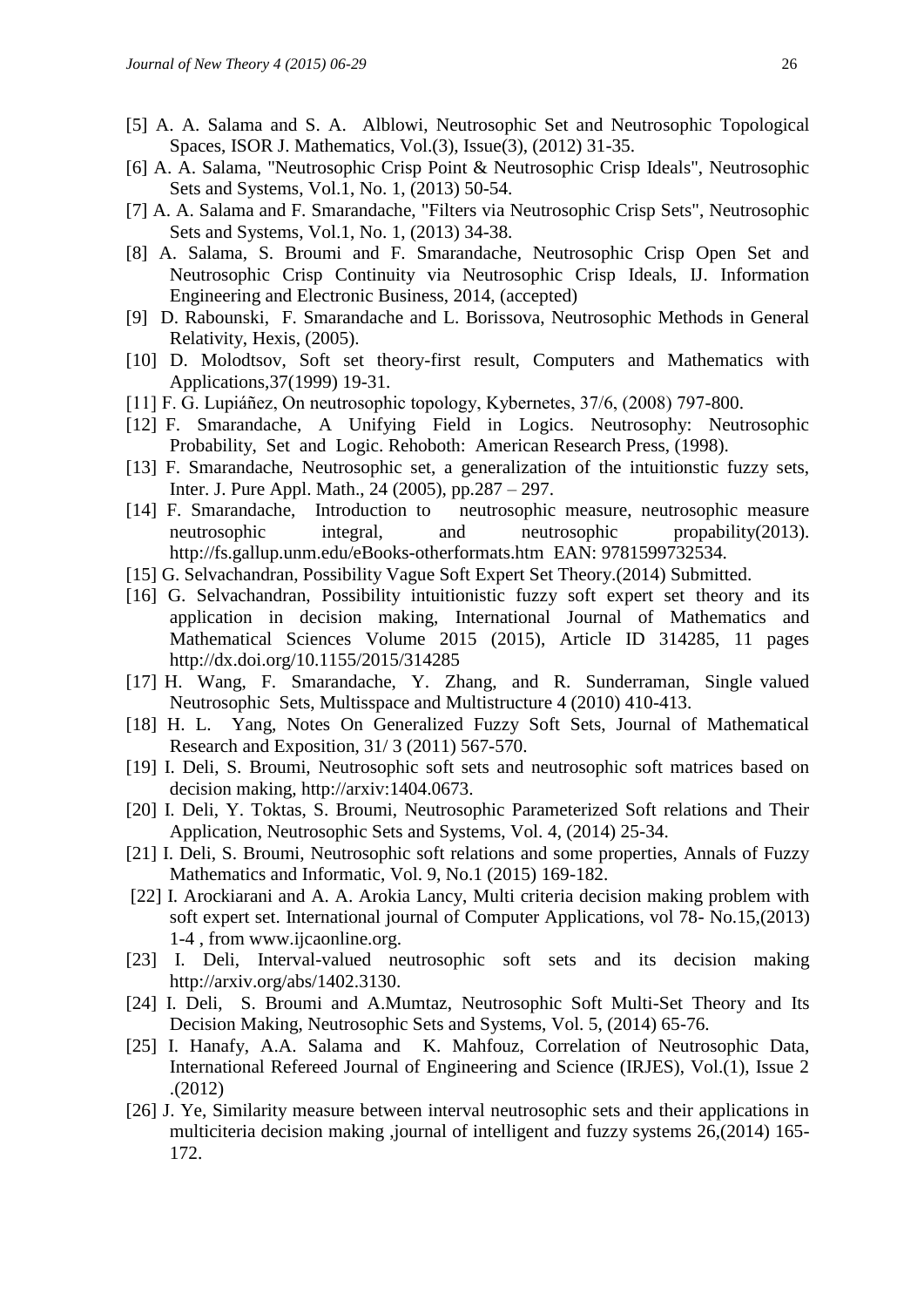- [27] J. Ye, Multiple attribute group decision –making method with completely unknown weights based on similarity measures under single valued neutrosophic environment, journal of intelligent and Fuzzy systems,2014,DOI:10.3233/IFS-141252.
- [28] J. Ye, Single valued neutrosophic cross-entropy for multicriteria decision making problems, Applied Mathematical Modelling,38, (2014) 1170-1175.
- [29] J. Ye, Single valued neutrosophic minimum spanning tree and it clustering method, Journal of intelligent Systems 23(3), (2014)311-324.
- [30] J.Ye, Multicriteria decision-making method using the correlation coefficient under single-valued neutrosophic environment. International Journal of General Systems, Vol. 42, No. 4,(2013) 386–394, [http://dx.doi.org/10.1080/03081079.2012.761609.](http://dx.doi.org/10.1080/03081079.2012.761609)
- [31] J. Ye, Some aggregation operators of interval neutrosophic linguistic numbers for multiple attribute decision making, Journal of Intelligent and Fuzzy System (2014), DOI:10.3233/IFS-141187
- [32] J. Ye, Multiple attribute decision making based on interval neutrosophic uncertain linguistic variables, Neural Computing and Applications,2014,(submitted)
- [33] J. Ye, A Multicriteria decision-making method using aggregation operators for simplified neutrosophic sets,Journal of Intelligent and Fuzzy System, (2013), DOI:10.3233/IFS-130916.
- [34] K.T. Atanassov, Intuitionistic Fuzzy Sets. Fuzzy Sets and Systems 20(1),(1986) 87-96.
- [35] K. Alhazaymeh & N. Hassan, Possibility Vague Soft Set and its Application in Decision Making. International Journal of Pure and Applied Mathematics 77 (4), (2012) 549-563.
- [36] K. Alhazaymeh & N. Hassan, Application of generalized vague soft expert set in decision making, International Journal of Pure and Applied Mathematics 93(3), (2014) 361-367.
- [37] K. Alhazaymeh & N. Hassan, Generalized vague soft expert set, International Journal of Pure and Applied Mathematics, ( in press).
- [38] K. Alhazaymeh & N. Hassan, Mapping on generalized vague soft expert set, International Journal of Pure and Applied Mathematics,Vol 93, No. 3 (2014) 369- 376.
- [39] K.V. Babitha and J. J. Sunil, Generalized Intuitionistic Fuzzy Soft Sets and Its Applications ", Gen. Math. Notes, 7/ 2 (2011) 1-14.
- [40] L.A. Zadeh, Fuzzy sets, Information and control, Vol8 (1965) 338-356.
- [41] L. Peide, Y. Li, Y. Chen, Some Generalized Neutrosophic number Hamacher Aggregation Operators and Their Application to Group Decision Making, International Journal of Fuzzy Systems,Vol,16,No.2,(2014) 212-255.
- [42] M. Bashir, A.R. Salleh, and S. Alkhazaleh, Possibility Intuitionistic Fuzzy Soft Set, Advances in Decision Sciences, doi:10.1155/2012/404325.
- [43] M. Bashir & A.R. Salleh & S. Alkhazaleh. 2012. Possibility Intuitionistic Fuzzy Soft Sets. Advances in Decision Sciences, 2012, Article ID 404325, 24 pages.
- [44] M. Bashir & A.R. Salleh, Fuzzy Parameterized Soft Expert Set. Abstract and Applied Analysis, 2012, Article ID 25836, 15 pages.
- [45] M. Borah, T. J. Neog and D. K. Sut, A study on some operations of fuzzy soft sets, International Journal of Modern Engineering Research, 2/ 2 (2012) 157-168.
- [46] N. Hassan & K. Alhazaymeh, Vague Soft Expert Set Theory. AIP Conference Proceedings 1522, 953 (2013) 953-958.
- [47] N. Çağman, S. Enginoğlu, F. Çıtak, Fuzzy Soft Set Theory and Its Applications. Iranian Journal of Fuzzy System 8(3) (2011) 137-147.
- [48] N. Çağman, Contributions to the Theory of Soft Sets, Journal of New Results in Science, Vol 4, (2014) 33-41 from http://jnrs.gop.edu.tr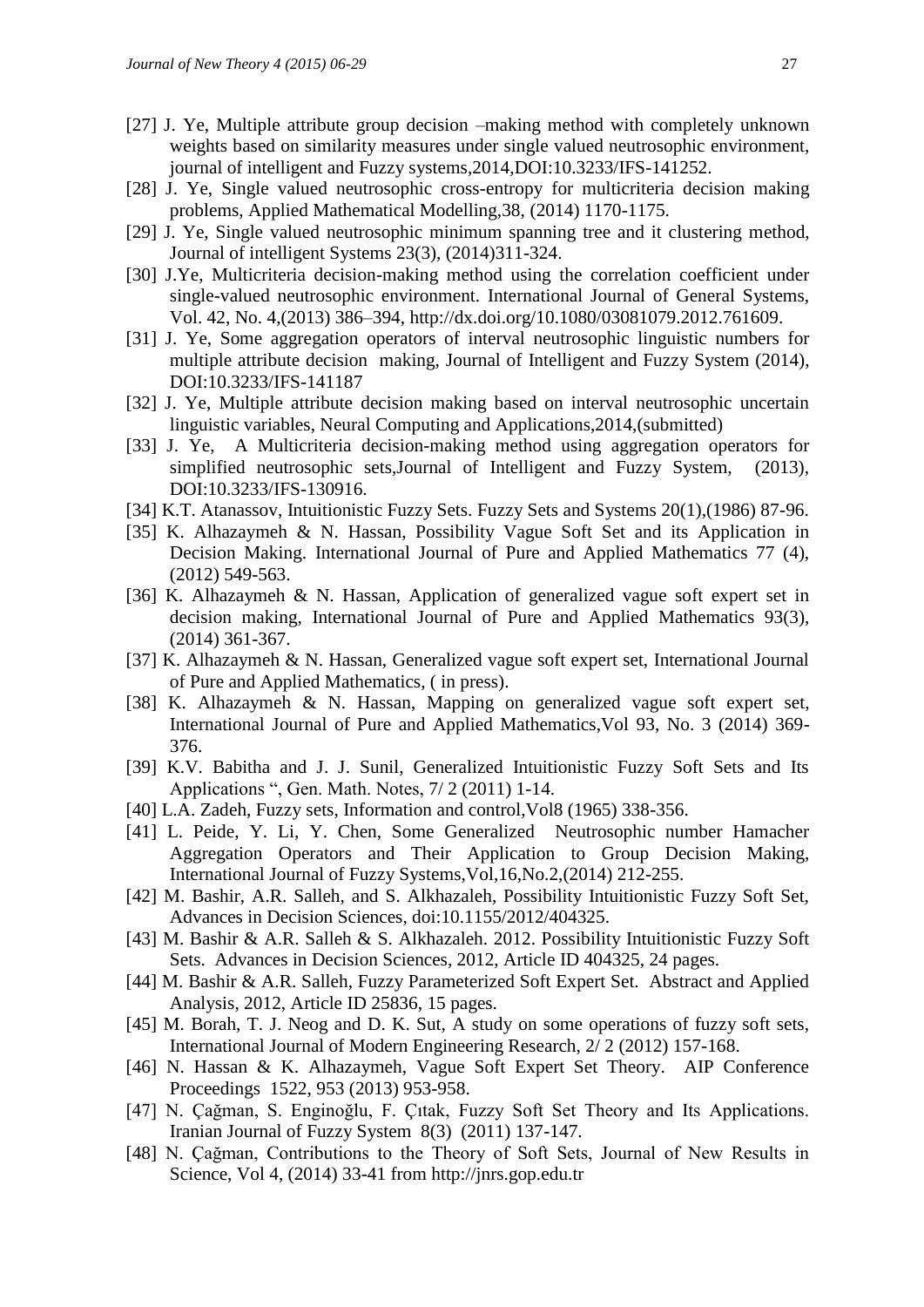- [49] N. Çağman, S. Karataş, Intuitionistic fuzzy soft set theory and its decision making, Journal of Intelligent and Fuzzy Systems DOI:10.3233/IFS-2012-0601.
- [50] N. Çağman, I. Deli, Intuitionistic fuzzy parametrized soft set theory and its decision making, Submitted.
- [51] N. Çağman, F. Karaaslan, IFP −fuzzy soft set theory and its applications, Submitted.
- [52] N. Çağman, I. Deli, Product of FP-Soft Sets and its Applications, Hacettepe Journal of Mathematics and Statistics, 41/3 (2012) 365 - 374.
- [53] N. Çağman, I. Deli, Means of FP-Soft Sets and its Applications, Hacettepe Journal of Mathematics and Statistics, 41/5 ( 2012) 615–625.
- [54] P. K. Maji, A. R. Roy and R. Biswas, Fuzzy soft sets, Journal of Fuzzy Mathematics, 9/3 (2001) 589-602.
- [55] P. K. Maji, R. Biswas and A. R. Roy, Intuitionistic fuzzy soft sets, The Journal of Fuzzy Mathematics, 9/3 (2001) 677-692.
- [56] P. K. Maji, Weighted neutrosophic soft sets,(2015).communicated
- [57] P. K. Maji, Neutrosophic soft sets, Annals of Fuzzy Mathematics, Vol. 5,No 1,(2013) 157-168.
- [58] P. Majumdar, S. K. Samanta, Generalized Fuzzy Soft Sets, Computers and Mathematics with Applications, 59 (2010) 1425-1432
- [59] R. Sahin and A. Kucuk, Generalized Neutrosophic Soft Set and its Integration to Decision Making Problem, Appl. Math. Inf. Sci. 8(6) (2014) 2751-2759.
- [60] R. Şahin and A. Küçük, On Similarity and Entropy of Neutrosophic Soft Sets, Journal of Intelligent and Fuzzy 17 Systems, DOI: 10.3233/IFS-141211.
- [61] R.Nagarajan, Subramanian, Cyclic Fuzzy neutrosophic soft group,International Journal of Scientific Research, vol 3,issue 8,(2014) 234-244.
- [62] S. Alkhazaleh & A.R. Salleh, Fuzzy Soft Expert Set and its Application. Applied Mathematics 5(2014) 1349-1368.
- [63] S. Alkhazaleh & A.R. Salleh, Soft Expert Sets. Advances in Decision Sciences 2011, Article ID 757868, 12 pages.
- [64] S. Alkhazaleh, A.R. Salleh & N. Hassan, Possibility Fuzzy Soft Sets. Advances in Decision Sciences (2011) Article ID 479756, 18 pages.
- [65] S. Broumi and F. Smarandache, Intuitionistic Neutrosophic Soft Set, Journal of Information and Computing Science, 8/ 2 (2013) 130-140.
- [66] S. Broumi, "Generalized Neutrosophic Soft Set", International Journal of Computer Science, Engineering and Information Technology, 3/2 (2013) 17-30.
- [67] S. Broumi and F. Smarandache, More on Intuitionistic Neutrosophic Soft Sets, Computer Science and Information Technology, 1/4 (2013) 257-268.
- [68] S. Broumi, Generalized Neutrosophic Soft Set, International Journal of Computer Science, Engineering and Information Technology, 3(2) (2013) 17-30.
- [69] S. Broumi, F. Smarandache, Correlation Coefficient of Interval Neutrosophic set, Periodical of Applied Mechanics and Materials, Vol. 436, 2013, with the title Engineering Decisions and Scientific Research Aerospace, Robotics, Biomechanics, Mechanical Engineering and Manufacturing; Proceedings of the International Conference ICMERA, Bucharest, October 2013.
- [70] S. Broumi, F. Smarandache, Several Similarity Measures of Neutrosophic Sets, Neutrosophic Sets and Systems, 1, (2013) 54-62.
- [71] S. Broumi, I. Deli, and F. Smarandache, Relations on Interval Valued Neutrosophic Soft Sets, Journal ofNew Results in Science, 5 (2014) 1-20.
- [72] S. Broumi, I. Deli, F. Smarandache, Neutrosophic Parametrized Soft Set theory and its decision making problem, Italian Journal of Pure and Applied Mathematics N. 32, (2014) 1 -12.